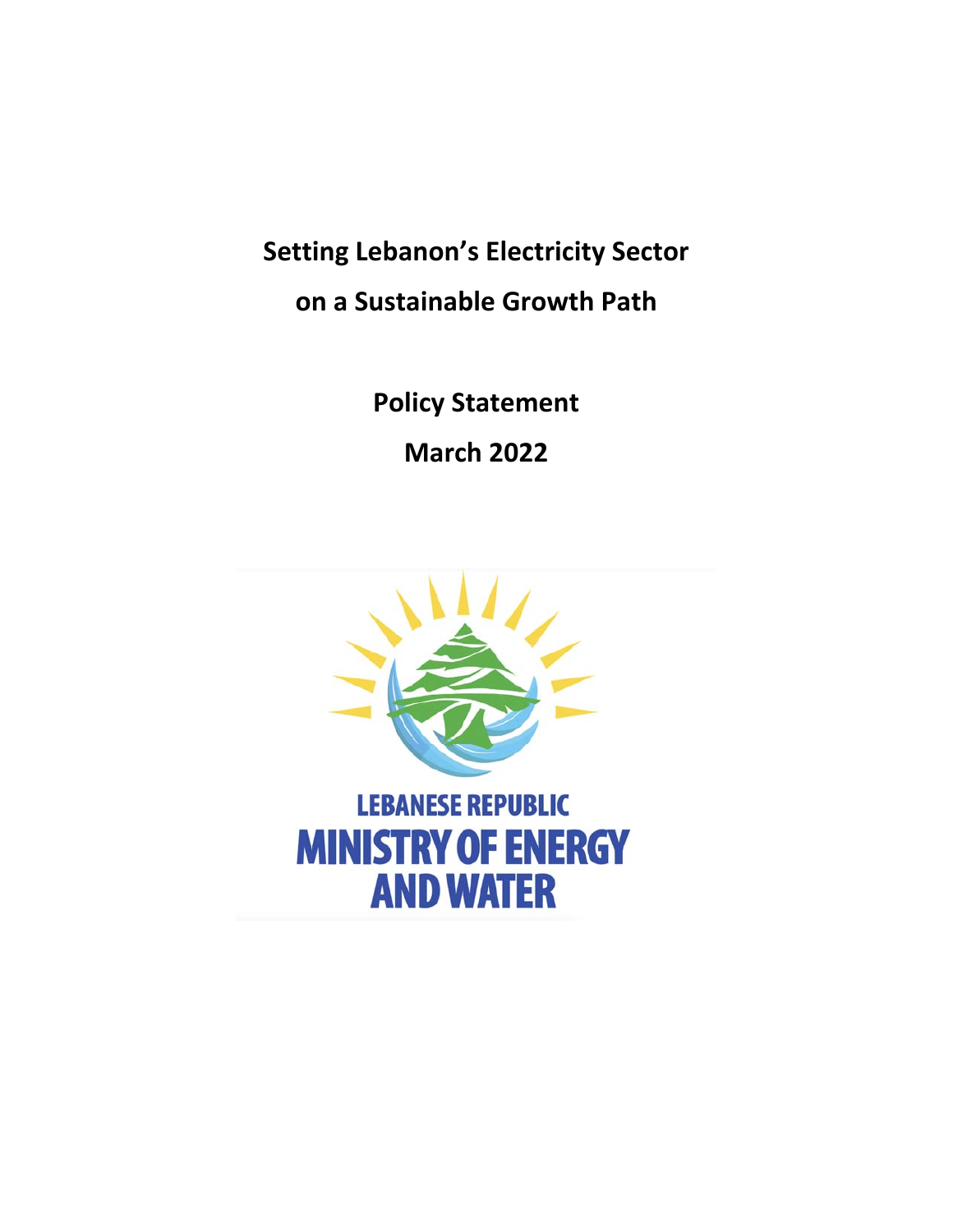# **TABLE OF CONTENT**

| $\mathbf{1}$ . |                                                             |  |
|----------------|-------------------------------------------------------------|--|
| 1.1.<br>1.2.   |                                                             |  |
| 2 <sub>1</sub> |                                                             |  |
| 2.1.<br>2.2.   |                                                             |  |
| 3.             |                                                             |  |
| 3.1.<br>3.2.   |                                                             |  |
| 4.             |                                                             |  |
| 4.1.<br>4.2.   |                                                             |  |
| 5.             |                                                             |  |
| 5.1.<br>5.2.   |                                                             |  |
| 6.             | CONDITIONS FOR THE SUCCESSFUL IMPLEMENTATION OF THE PLAN 33 |  |
| 7.             | PROGRESS TOWARD SHORT-TERM OBJECTIVE AND BROADER VISION 35  |  |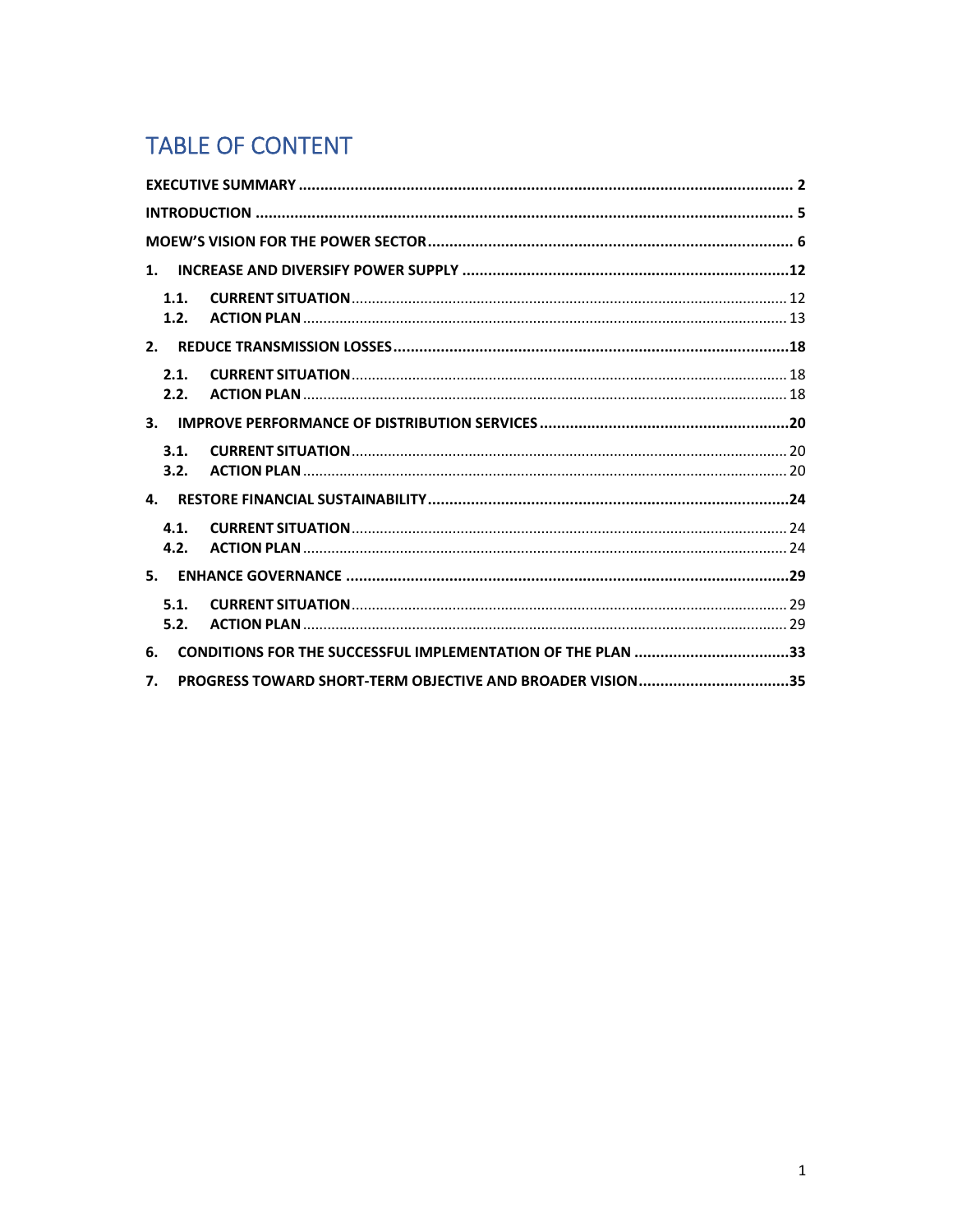## Executive Summary

This national policy statement and plan to set Lebanon's electricity sector on a sustainable growth path adopts a pure technical approach, without any political or electoral prejudice. It rather entails practical, transparent and clear initiatives to reform the sector, absent which, the current dire situation limiting daily electricity supply to three hours will persist. Any delay in approving its terms and starting its implementation adds monthly losses amounting to US\$ 70 million approximately, or more than US\$ 800 million per year.

The reform plan is based on the Least Cost Generation Plan prepared by Électricité de France EDF in September 2021, and on "Lebanon Power Sector Emergency Action Plan" developed by World Bank in 2020. It also builds on policy papers and plans previously approved by the Council of Ministers. This plan prioritizes quick and efficient solutions to secure additional supply hours for residents in Lebanon, some already initiated over the last 5 months, i.e. as soon as the government was formed. Such initiatives include signing agreements with Jordan and Syria for the supply and wheeling of electricity from Jordan, finalizing terms of contract with Egypt, Jordan, and Syria for the supply and transportation/swap of natural gas from Egypt, awarding the Egyptian company TGS a contract for the repair of the Lebanese portion of the Arab gas pipeline (AGP) and issuing order to proceed the works, agreeing with the Iraqi government on the possibility of extending the term of the Iraqi fuel supply agreement while fixing the imported quantities at a minimum of 75,000 tons per month as well as fixing the delivery dates, coordinating and continuously communicating with the World Bank and its institutions, completing the environmental and social safeguards documents related to the AGP to fulfill one of the financing conditions for the gas imports from Egypt, in addition to taking other executive measures aimed at putting this sector on the path to recovery.

This plan will gradually and quickly increase supply of electricity, to achieve 24 hours per day within four years, it will put Electricité du Liban (EDL) on the path to financial recovery within two years, it will establish the Electricity Regulatory Authority (ERA), and will implement Public Private Partnerships (PPP) in the generation and distribution sectors.

The plan rests on the following main pillars:

- **1‐ Increasing supply hours while preparing to increase generation capacity on the grid.** In the first half of 2022, the plan entails providing 8‐10 hours of electricity supply per day through electricity imports from Jordan and natural gas imports from Egypt. During this period, works will also include preparation of the Terms of Reference (TORs) for the construction of new power plants that will be commissioned at a later stage in accordance with the EDF Least Cost Generation Plan. In 2023, around 800 MW additional capacity will be secured by supplying gas to Zahrani power plant through a floating storage and regasification unit (FSRU), and adding temporary power capacity at the Deir Amar power plant site, to achieve a total generation capacity of approximately 2,000 megawatts (MW), providing 16‐18 hours of electricity supply per day.
- **2‐ Increasing generation by commissioning three new power plants with the participation of the private sector.** The plan includes completion of the projects mentioned in the EDF Least Cost Generation Plan during the years 2024‐2026, i.e. building three power plants with a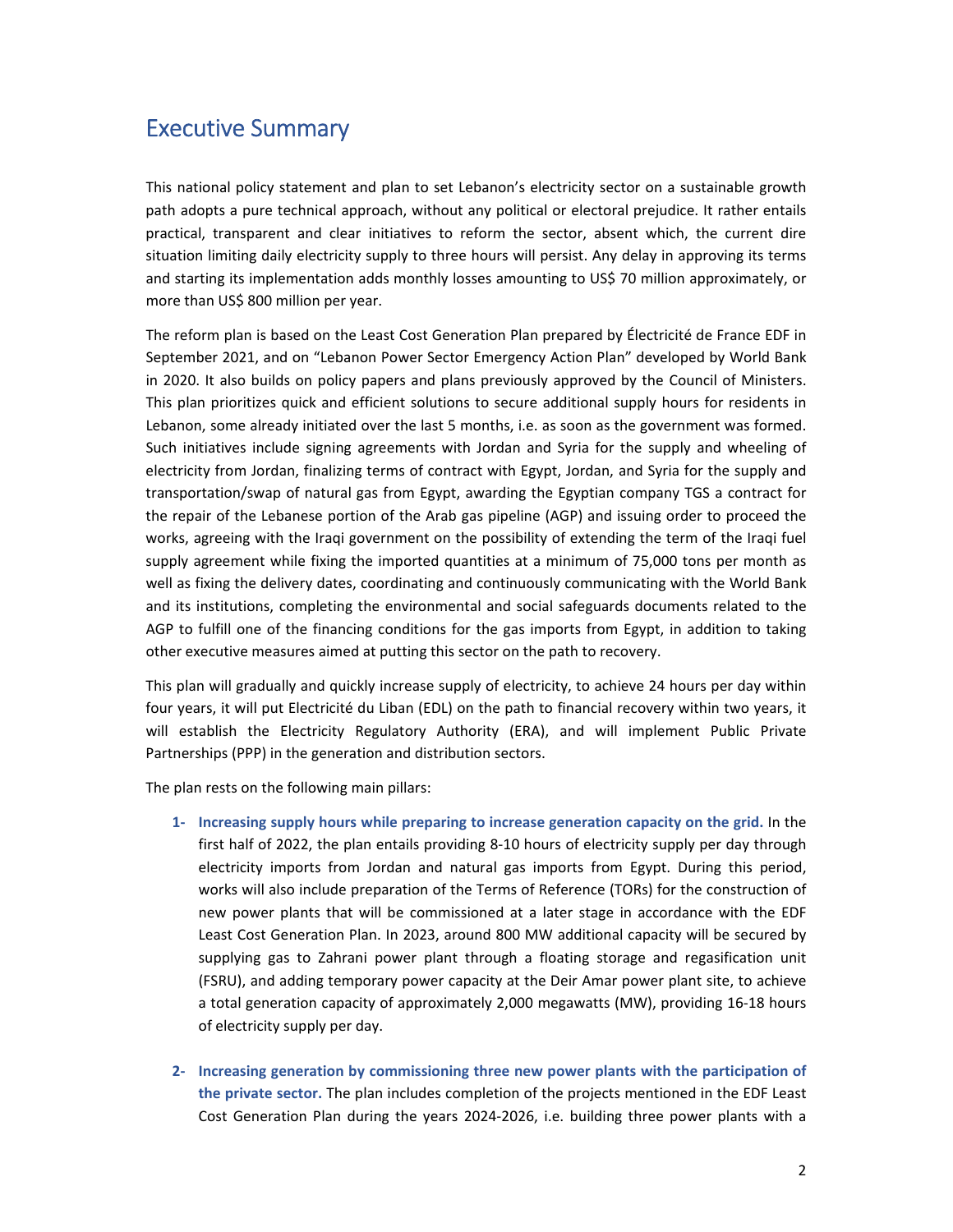nominal capacity of 825 MW each, whereby the locations of these plants will be determined according to need and necessity, taking into consideration the environmental conditions, while locating one of the plants on the northern coast of Lebanon, using public financing (Special Drawing Rights (SDRs) or others) and/or PPPs (contracting under Power Purchase Agreements (PPA), or Engineering, Procurement, Construction and Financing agreements (EPC & Financing) or through other creative financing methods) and the decommissioning of the old Zouk and Jieh power plants. In addition, it entails building renewable energy power plants using PPPs and ensuring a 15% share of the energy mix from renewable energy sources by the end of 2026, with the aim of reaching 30% by 2030.

MoEW remains ready to adopt a faster timetable by preparing tender documents for the development of power plants and associated network upgrades, in accordance with the Least Cost Generation Plan and its relevant updates.

- **3‐ Improving performance of the network, reducing losses and enhancing collection** through a comprehensive plan covering installation of smart meters, restoring illegal connections removal campaigns escorted by the security forces and supported by serious political cover, enhancing collection, and promoting domiciliation of electricity bills. Immediate commitment from the public sector and international custodians of the displaced settlements and refugee camps to pay their due electricity bills is required, otherwise credit transfers, estimated at around US\$ 120 million would have to be secured to cover this cost for 2022. Moreover, the plan entails transitioning to a new and advanced PPP model for the distribution sector starting from the year 2023, following the expiry of the Distribution Service Provider (DSP) agreements.
- **4‐ Achieving financial sustainability** through implementing a new tariff, indexed to international oil price and USD exchange rate as per SAYRAFA platform, covering the cost as of 2023. New tariff will take effect in a gradual manner once daily supply hours are increased to 8‐10 hours while ensuring cost recovery, and supporting with a special tariff limited income households consuming less than 500 kWh per month as well as relevant productive sectors. The new tariff will provide approximately 70% savings for moderate consumption households, compared to the cost of private generators.
- **5‐ Addressing the regulatory and legislative frameworks as soon as possible** including launching immediately the recruitment process of the ERA commissioners as per law 462/2002 and nominating them in compliance with international standards and in line with the roadmap proposed by the WB. In addition, a comprehensive review of law 462 will be conducted, a draft law (without precluding its application in its current version) specifying proposed amendments will be prepared and discussed with the ministerial committee, formed as per article 2 of CoM decision no. 1 dated February 25, 2022, prior to submitting it to CoM for review and adoption before elevation to Parliament for ratification. In addition, the newly developed Energy Conservation law and the Distributed Renewable Energy law will be ratified and the initiative to corporatize EDL to increase transparency in the sector will be rolled out.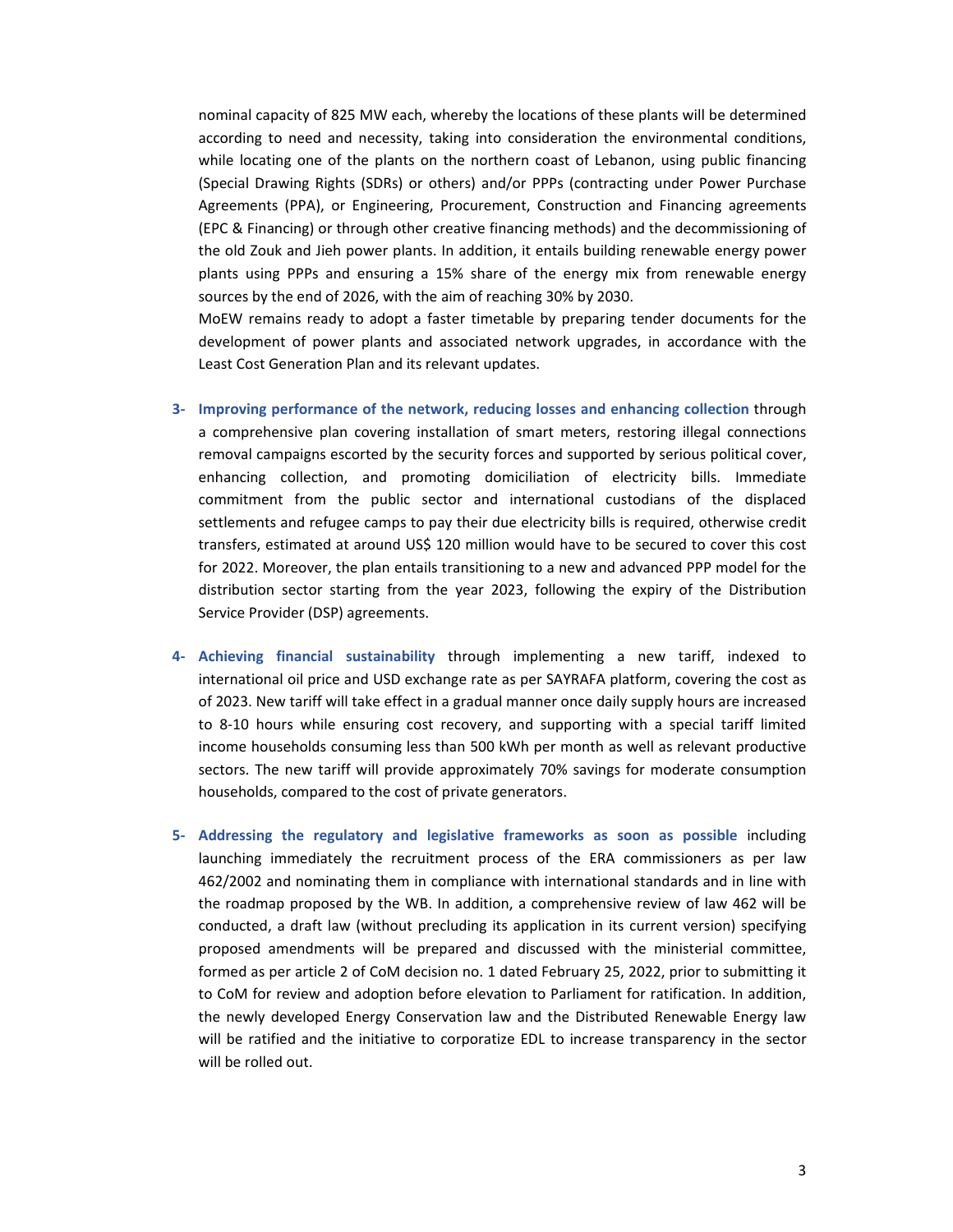Conditions for the successful implementation of the plan include the following main factors:

- Securing with Arab partners the arrival of gas from Egypt and electricity from Jordan through Syria, and the final approval from the international partners
- Commitment of all stakeholders, including ministries, institutions, military and security forces, each according to its responsibilities, to support the successful implementation of the plan
- Serious and diligent escort by the concerned parties to the illegal connections removal campaigns
- Security protection for substations, EDL and DSPs facilities and personnel as well as the Lebanese portion of the AGP
- Payment of due electricity bills by the public sector
- Metering the energy consumption of the displaced Syrians and the Palestinian refugees and collecting their corresponding bills
- Securing sustainable access to US dollars using SAYRAFA platform exchange rate to enable EDL to settle its financial dues in foreign currency
- Provision of public/private financing for the investments mentioned in the plan, along with all associated legislations as required

This ambitious and integrated plan considers all technical aspects and aims at a quick restoration of the sector's sustainability. It enhances the financial transparency of EDL and seeks to attract investments from the private sector. Moreover, it will sustainably provide electricity in 2025 and reduce the burden of the deficit on public treasury to finally eliminate it and achieve the desired sustainable development of the sector.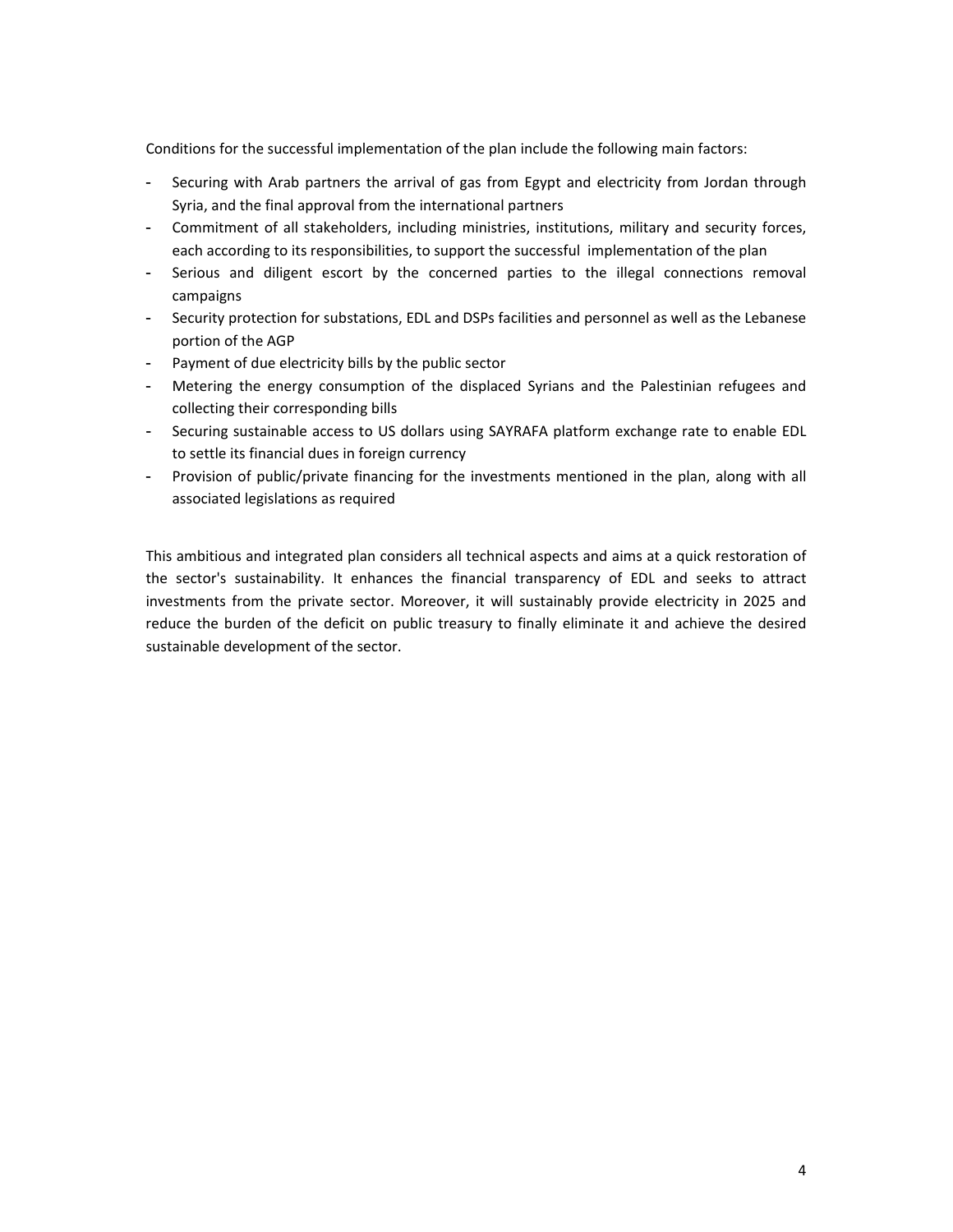## INTRODUCTION

This Policy Statement is underpinned by a long‐term vision for the Electricity Sector and depicts a global framework including initiatives to reform the Sector. Its global objective is to overcome the deadlock where the country currently is, ensure a sustainable balance in the sector's fiscal budget and provide sustainable electricity to Lebanese inhabitants.

The plan laid out in this Policy Statement is significantly based on the World Bank report from 2020<sup>1</sup>, the Least Cost Generation Plan by EDF issued in September 2021, and the previous Policy Papers for the Electricity Sector in Lebanon (June 2010 and March 2019 mainly) that were previously endorsed by the Council of Ministers.

The Ministry of Energy and Water (MoEW), and since the government had obtained confidence in September 2021, deployed significant efforts to both lay down the path towards a sustainable future for the electricity sector in Lebanon and address immediate problems.

The five-year horizon contemplated by the plan will see the electricity sector in Lebanon:

- Provide an affordable and reliable supply of electricity to the Lebanese inhabitants
- Contribute to fighting global warming by significantly scaling up electricity generation from renewable resources
- Be spearheaded by a restructured, streamlined, profitable Électricité du Liban (EDL)
- Encourage private sector participation under the supervision of an efficient regulatory authority

More so, this plan was developed to achieve three critical objectives in the short‐term

- Restore as soon as possible a reasonable supply of electricity to the Lebanese inhabitants
- Maintain fiscal rigor to avoid jeopardizing the electricity sector 's future
- Explore every effective opportunity

The plan would not have been possible without the work of the Ministry and EDL's teams who worked under the need for total transparency. The current situation results from not only the confluence of multiple crises hitting the country, but also long‐standing structural inefficiencies in the sector that remained unaddressed for decades despite many past attempts to resolve them.

Now that solutions are identified, designed and formulated, all public authorities, politicians and private partners should be mobilized in the utmost urgency and necessity to apply this recovery plan for the electricity sector.

<sup>1</sup> World Bank Lebanon Power Sector Emergency Action Plan, 2020 (https://documents1.worldbank.org/curated/en/500281593636676732/pdf/Lebanon‐ Power‐Sector‐Emergency‐Action‐Plan.pdf)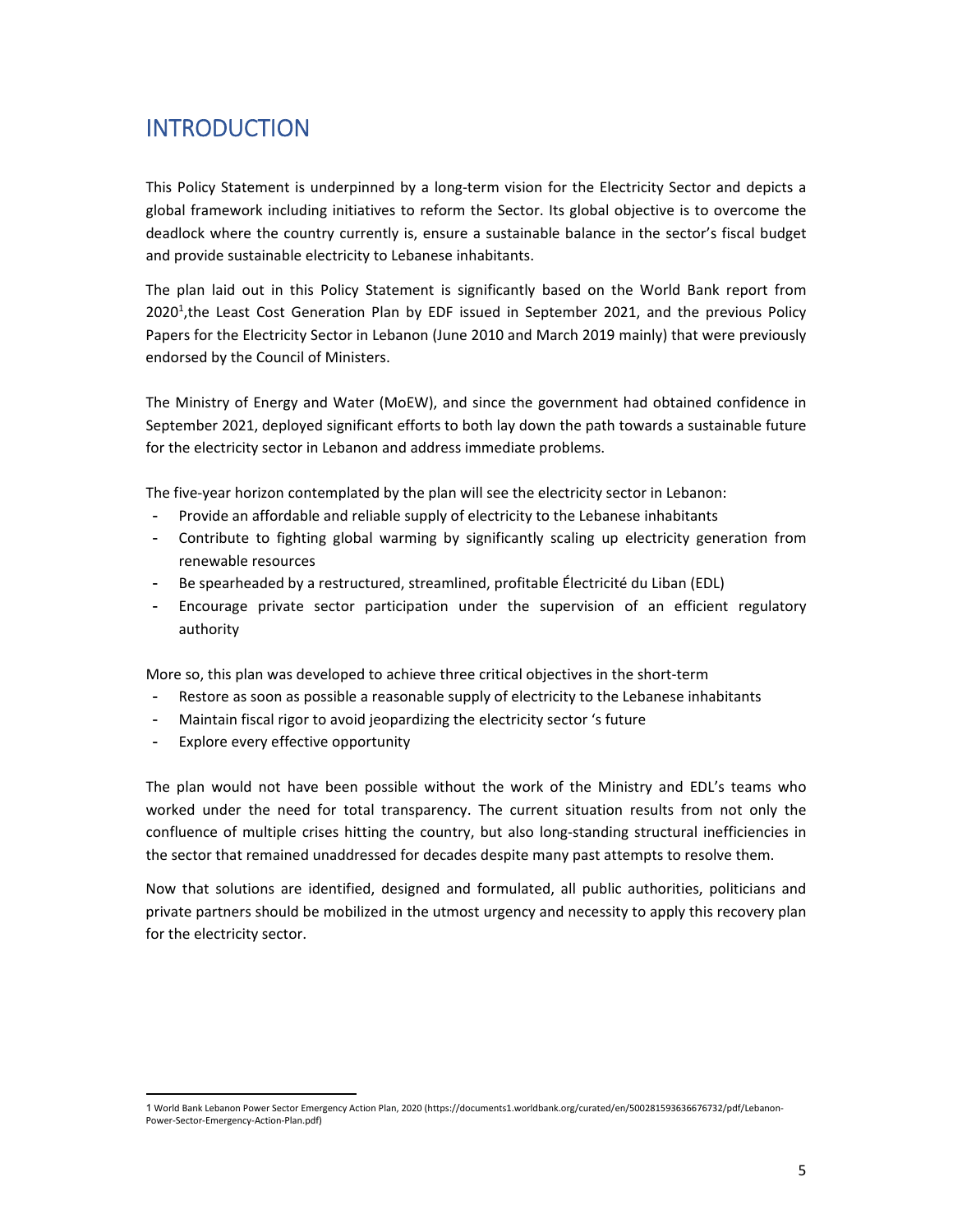# MoEW'S VISION FOR THE POWER SECTOR

#### **Current state of the sector**

Lebanon's power sector has been at the heart of its economic development and macro‐fiscal framework for decades. While there is universal access to electricity in the country, Lebanon's Electricité du Liban (EDL), a vertically integrated utility with exclusivity over electricity generation (except for hydroelectric concessions), transmission and distribution in the country, has been unable to meet prevailing demand in the country while significant annual Government budget support was mainly focused on fuel and operational expenditures without effectively remedying to the generation capacity gap.

Currently, Lebanon is at the center of multiple crises that are significantly compounding the power sector's historical challenges. Although EDL has installed generation capacity of around 2,300 MW excluding hydro power plants (of which only around 2,000 MW can be effectively generated due to aging), the utility's ability to meet electricity demand, which was already limited before the crises, has further deteriorated because of lack of imported fuel supply. From mid-2021, EDL's electricity supply dwindled to an average of 3–4 hours per day largely because of insufficient cash flow, exacerbated by sector's structural currency mismatch (EDL's retail tariffs, which are in Lebanese pounds (LBP) have fallen to less than US¢ 1 per kilowatt hour (kWh) because of the significant depreciation of the currency in the past 1‐2 years) and challenges in securing foreign currency to pay for the bulk of EDL's costs denominated in USD. In this respect, the sector's performance was and continues to be inextricably linked with the broader macro-fiscal challenges currently facing the country, and its conditions will continue to deteriorate until a comprehensive agreement is reached to stabilize the broader macro-fiscal environment. In the meantime, consumers continue to be forced to rely more on costly and inefficient private generators (>US¢ 31/kWh), which require diesel imports at a much higher cost than EDL's generation, to close the supply gap.

EDL has been hampered by high operating costs due to operating inefficiency and reliance on expensive liquid fossil fuels for generation, as well as low revenue resulting from woefully low non‐ cost-reflective electricity tariffs that have not changed since 1994 and high network and collection losses (which accounted for over 42 percent of EDL's generation in 2021). Budget transfers to bridge EDL's revenue gap averaged 3.8 percent of Lebanon's Gross Domestic Product (GDP) per year over the past decade.

At the center of the sector's challenges have been its governance structure, its inability to recruit new employees, (engineers, technicians and others) and to sustain its own operations, and political interventionism crippling decision making and progress in the sector. The Ministries of Energy and Water (MoEW) and Finance (MoF) have administrative and financial oversight of EDL respectively, but overall responsibility and reform of the sector rests with the Council of Ministers (CoM).

In 2002, Law 462 included restructuring and unbundling the sector and creating an Electricity Regulatory Authority (ERA). This restructuring was intended to liberalize the generation and distribution segments of the sector under private sector management while ensuring independent oversight by ERA under the policy guidance of MoEW, to regulate and set tariffs, issue licenses and authorizations, and ensure transparency and competition. Implementation of this vision, however, remains stalled.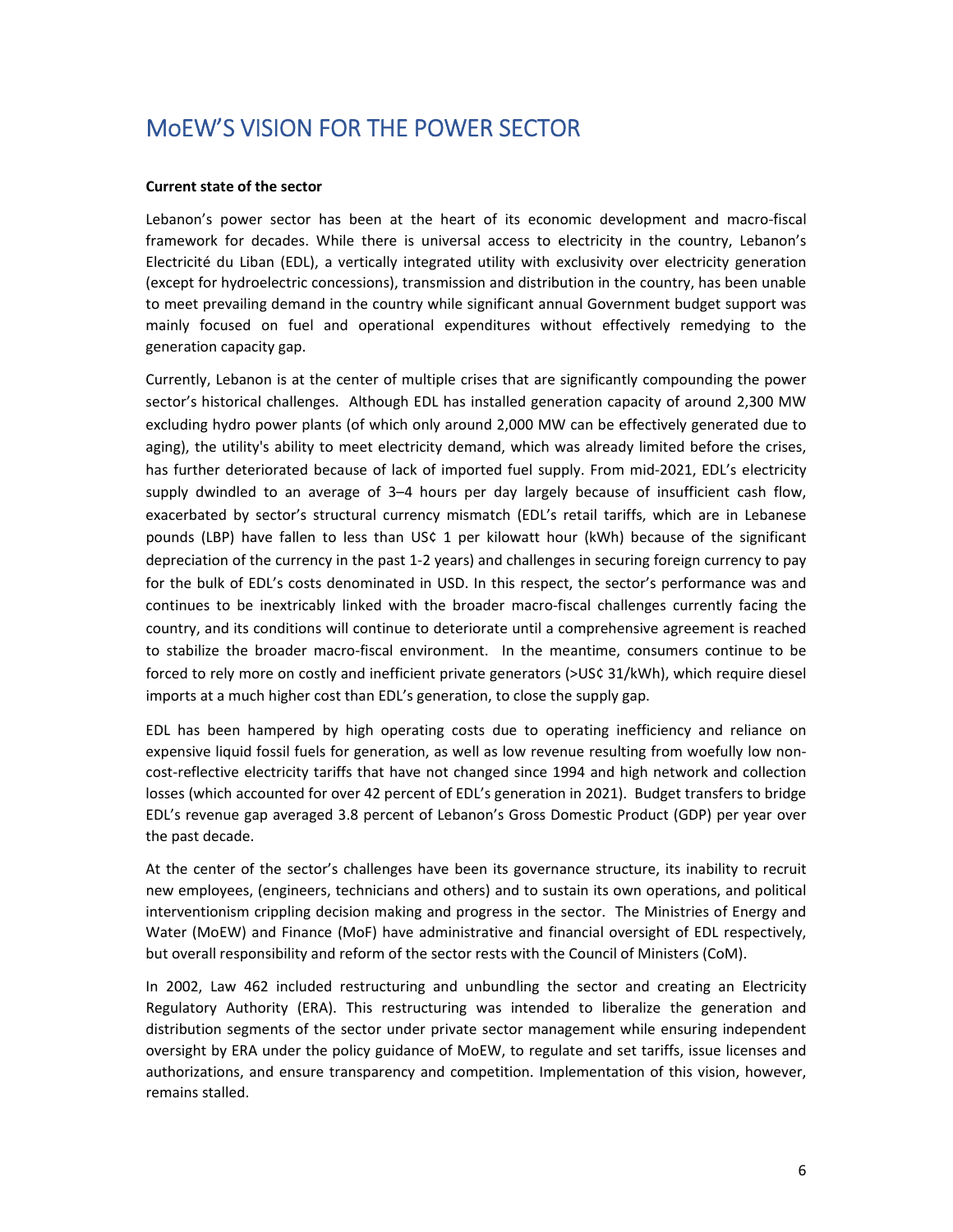In 2011, a comprehensive revision of Law 462 was supposed to be undertaken under Law 181/2011 to remedy to the gaps in the existing legislative framework, but the CoM never completed the procedure. This has to be carried out starting now.

The sector is on the verge of full collapse, unable to supply electricity or independently meet most of its operating costs, thereby accumulating arrears to most of its suppliers. The current crises facing the country only exacerbated preexisting challenges in the sector that resulted from historical structural inefficiency, and financial bankruptcy. This question becomes existential and should be overcome forthwith. The solution provided will set the example for other devastated sectors in the Country.

### **Policy statement's vision and objectives**

This Policy Statement aims to present MoEW's comprehensive 5‐year plan (2022‐2026) to address the sector's current and historical challenges. Given the increasing urgency for immediate action, the plan includes short‐term action to increase electricity supply in the country within the context of a long‐term vision to tackle entrenched structural, operational, institutional and financial deficiencies in the sector. This plan presents a comprehensive and interconnected framework to address sector challenges as a whole to increase the sector's transparency, operational efficiency and financial sustainability to a level on par with regional and international best practice.

### **Increase Supply of Cheaper, more Sustainable Electricity Supply**

*The first policy objective* is ensuring reliable, affordable, and sustainable (24/7) electricity services across Lebanon in an efficient, fiscally balanced, and environmentally friendly manner. This goal should be achieved while accelerating the transition to a sustainable energy future for Lebanon that prioritizes affordable renewable energy solutions, enabled by accelerated transition of baseload generation from liquid fuels to cheaper, cleaner natural gas.

As part of this objective, the plan outlines immediate action that will help improve electricity supply in the short-term to reduce consumers' continued reliance on expensive, polluting private diesel generation. This interim solution aims to bridge a transition period while the sector undertakes wider structural reforms, which will take several years to complete.

Immediate goals comprise the following points:

- ‐ Diversify the energy mix towards affordable renewables sources
- Switch from liquid fuel to cheaper and cleaner gas for baseload generation
- ‐ Strengthen regional integration to rapidly increase supply in a least cost manner

### **Improve the Sector's Operational and Financial Performance**

*The second policy objective* is ensuring efficient and transparent functioning of the sector's generation, transmission, and distribution operations. The goal is to:

- Reduce losses to levels consistent with best utility practices in coordination with all relevant stakeholders (MoIM, MoD, MoF, MoJ and others)
- Adopt and implement a tariff methodology to ensure recovery of the sector's efficient costs that are determined through a transparent and well-governed pricing methodology, adjust tariff to ensure the sector's financial sustainability, and eliminate public subsidies to ensure recovery of the country's macro‐fiscal stability and remove inefficient pricing distortions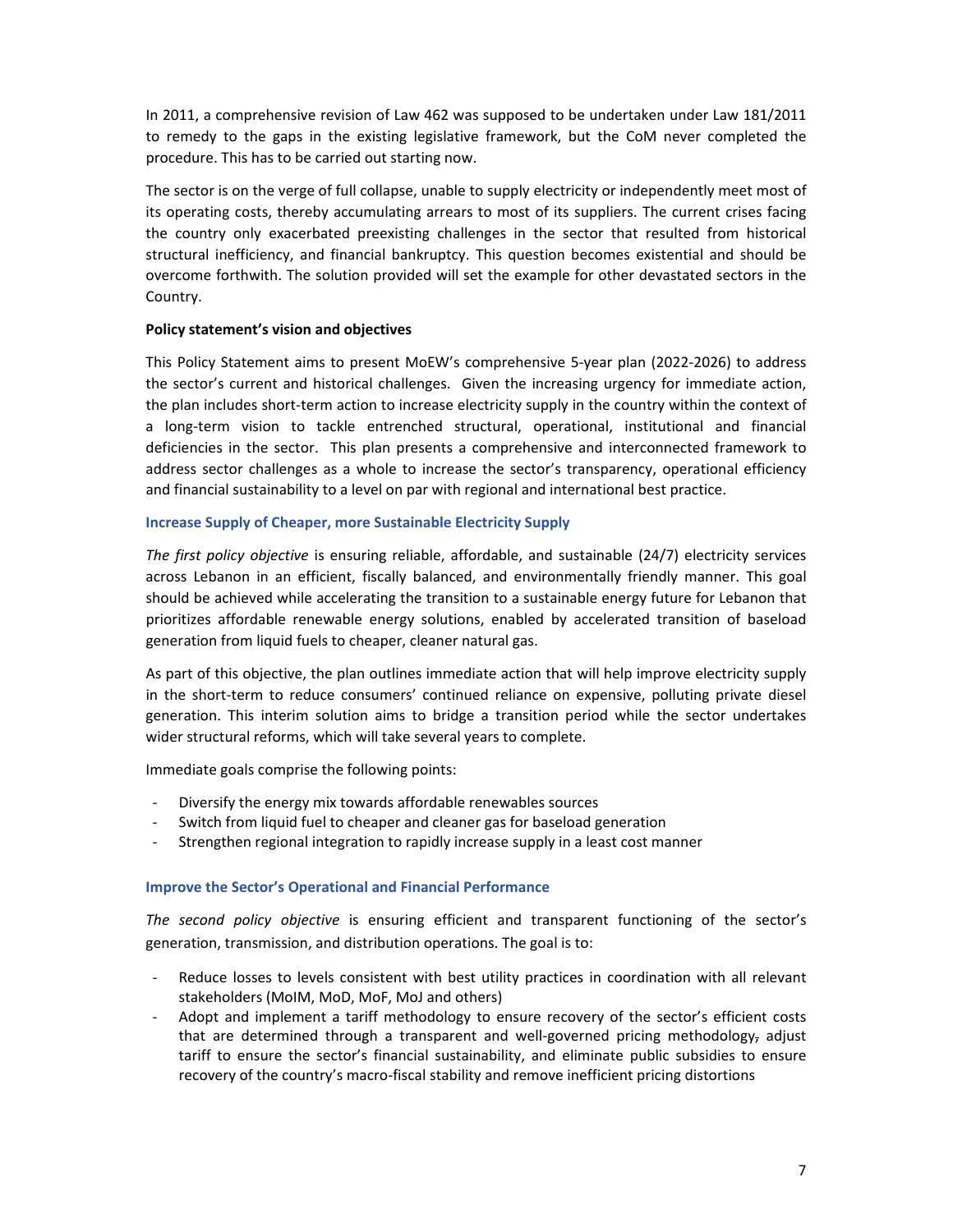‐ Enable private sector participation through investment and operation in generation and distribution, to improve service delivery in a transparent, cost effective and fiscally sustainable manner

#### **Improve Sector Governance and Transparency**

*The third policy objective* is to reform the sector's governance and operating framework to achieve long‐stalled Law 462's overarching vision of a more liberalized sector through a series of structural reforms in the sector's operating and oversight model. The goal is to:

- Reform the governance structure by unbundling public generation assets into a separate generation company; mandating the bulk of future generation capacity to be implemented through public private partnerships while maintaining government control over a share of generation portfolio for energy security and market stabilization reasons; modernizing EDL's core competency to establish a Transmission System Operator (TSO, sole owner and operator of the transmission system) and, during a transition period, a single buyer from public and private power suppliers; and adopting a public‐private partnership model (whether concession, concession‐like or other) for distribution, with the long‐term objective of a fully liberalized and regulated electricity market
- Establish an independent Electricity Regulatory Authority (ERA), under the policy guidance of MoEW, for the sector to provide technical and economic oversight over a largely privatized generation and distribution subsectors
- ‐ Modernize and consolidate the legislative framework governing the sector, based on best practices, recent technology breakthrough and climate change agenda, to address current gaps and enable distributed RE generation scale up and incentivize energy conservation

The plan laid out in this policy statement follows actions from the Emergency Action Plan World Bank report, the Least Cost Generation Plan by Électricité de France (EDF)<sup>2</sup>, and previous sector Policy Papers (primarily, those adopted by the CoM in June 2010<sup>3</sup> and March 2019<sup>4</sup>) that were not implemented.

It is vitally important to note that success or failure of this plan will depend on uniform public and political support in the country to provide a firm foundation to implement the plan and the support of the international community to address current gaps and secure the financing needed for the initiatives and actions to achieve the plan's objectives. As sector challenges are entwined, they must be tackled together, with the ambitious aspiration that in doing so, continuous, reliable and affordable electricity services would be achieved within the next 4 to 5 years.

The following table summarizes the actions needed to achieve MoEW's three policy objectives outlined above subject to available financing:

 <sup>2</sup> EDF Least Cost Generation Plan, September 2021

<sup>3</sup> MoEW, Policy paper for the electricity sector, 2010

<sup>4</sup> MoEW, Policy paper for the electricity sector, 2019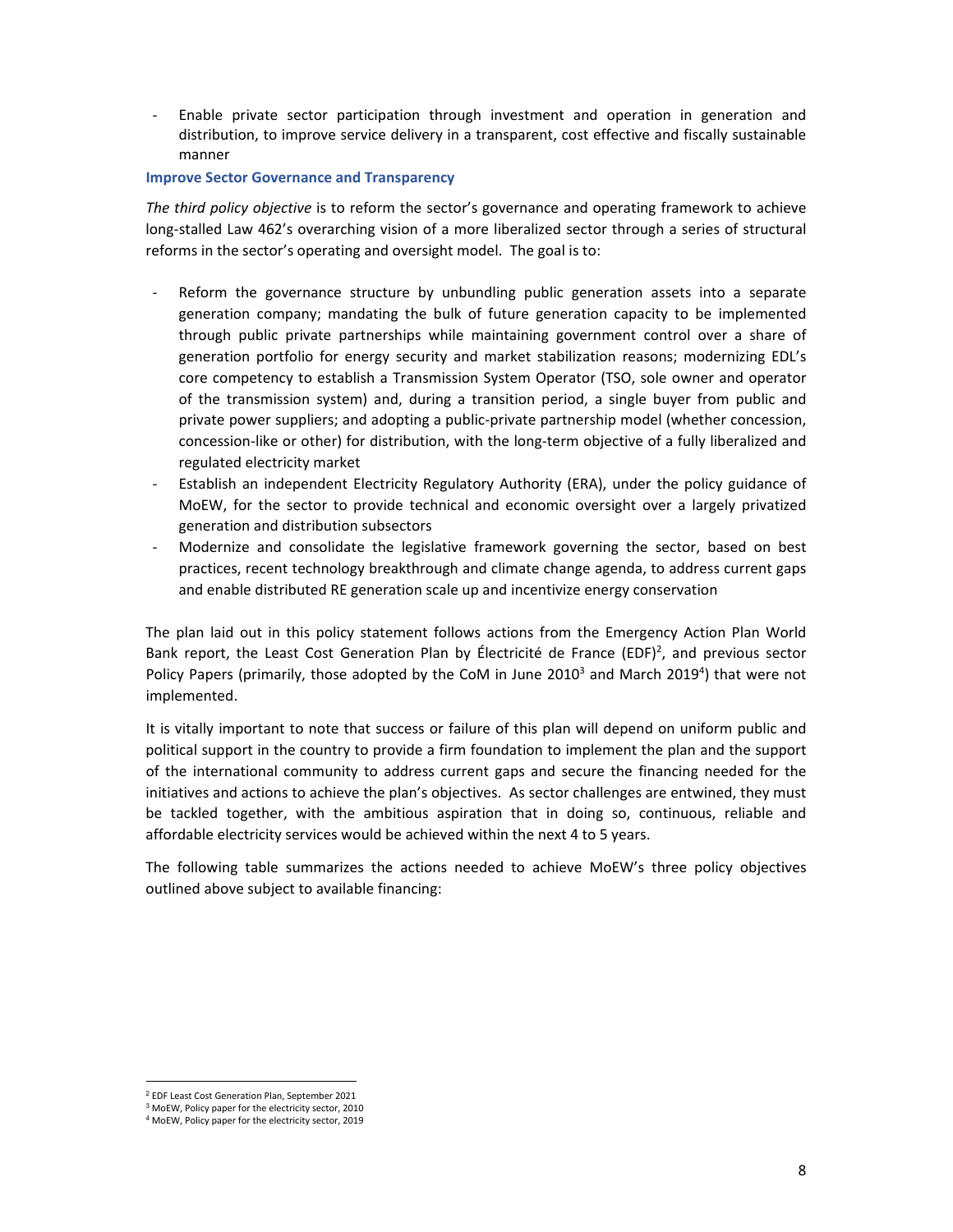| <b>Action</b>                                                                                                                                                                                                                                                              | <b>Responsibility</b>                     | <b>Milestones</b> |               |  |
|----------------------------------------------------------------------------------------------------------------------------------------------------------------------------------------------------------------------------------------------------------------------------|-------------------------------------------|-------------------|---------------|--|
| <b>Generation</b>                                                                                                                                                                                                                                                          |                                           |                   |               |  |
| Electricity imports from Jordan                                                                                                                                                                                                                                            | <b>EDL</b>                                | 2022              |               |  |
| Fuel switching to gas for Deir Amar Power Plant<br>(AGP)                                                                                                                                                                                                                   | MoEW - EDL                                |                   | 2022          |  |
| Temporary generation capacity (at Deir Amar III -<br>520 MW), as a transition before permanent<br>solutions are deployed                                                                                                                                                   | MoEW - EDL                                |                   | 2023          |  |
| RE additional capacity :                                                                                                                                                                                                                                                   | MoEW - EDL                                | Procurement       | Commissioning |  |
| Wind: 226 MW                                                                                                                                                                                                                                                               |                                           | 2022              | 2024          |  |
| Solar: 180 MW                                                                                                                                                                                                                                                              |                                           | 2022              | 2023          |  |
| Solar: 200 MW                                                                                                                                                                                                                                                              |                                           | 2023              | 2026          |  |
| Wind: 520 MW                                                                                                                                                                                                                                                               |                                           | 2022              | 2028          |  |
| Hydro: 282 MW (rehab.)                                                                                                                                                                                                                                                     |                                           | 2023              | 2025          |  |
| Hydro: 112 MW (greenfield)                                                                                                                                                                                                                                                 |                                           | 2023              | 2025          |  |
| Solar: 300 MW (+ 210 MW storage)                                                                                                                                                                                                                                           |                                           | 2023              | 2026          |  |
| Adopt a faster timetable for the development of<br>the new power plants and associated<br>transmission upgrades by preparing the tendering<br>documentation as per approved practices                                                                                      | MoEW - EDL                                | 2022              |               |  |
| Permanent power plant (CCGT1): 825 MW                                                                                                                                                                                                                                      | MoEW - EDL                                | 2022              | 2025          |  |
| Permanent power plant (CCGT2): 825 MW                                                                                                                                                                                                                                      | MoEW - EDL                                | 2023              | 2026          |  |
| Permanent power plant (CCGT3): 825 MW                                                                                                                                                                                                                                      | MoEW - EDL                                | 2024              | 2027          |  |
| <b>Transmission</b>                                                                                                                                                                                                                                                        |                                           |                   |               |  |
| Commissioning of EDL rehabilitated National<br>Control Center and EDL main building                                                                                                                                                                                        | MoEW - EDL                                |                   | 2022-2024     |  |
| Completing additional investments in the<br>transmission infrastructures                                                                                                                                                                                                   | MoEW - EDL                                | 2023-2024         | 2024-2026     |  |
| <b>Distribution</b>                                                                                                                                                                                                                                                        |                                           |                   |               |  |
| Secure extension of the DSP contracts with<br>improved performance targets                                                                                                                                                                                                 | DSP - EDL -<br><b>MoEW</b>                |                   | immediate     |  |
| Implement a comprehensive non-technical loss<br>reduction plan, including campaigns for illegal<br>connections and infringements, escorted by the<br>ISF, the military and the judiciary, and a program<br>for collection enhancement including rollout of<br>smart meters | Mol - MoJ -<br>MoD - MoEW -<br>EDL - DSPs |                   | 2022-2023     |  |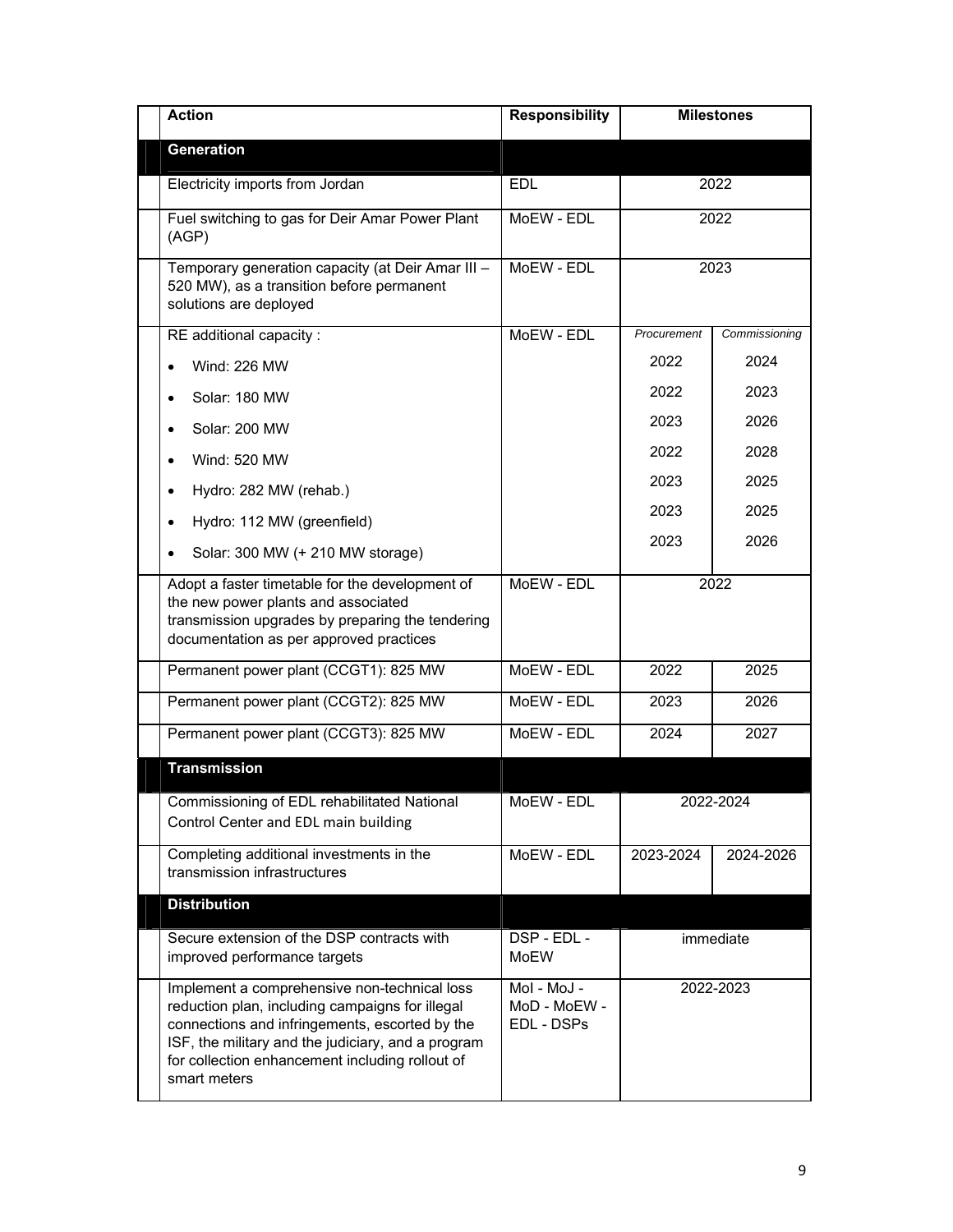| <b>Action</b>                                                                                                                                                                                                                  | <b>Responsibility</b>      | <b>Milestones</b> |             |
|--------------------------------------------------------------------------------------------------------------------------------------------------------------------------------------------------------------------------------|----------------------------|-------------------|-------------|
| Deploy Advanced Metering Infrastructure system<br>and AMI center                                                                                                                                                               | EDL - MoEW                 |                   | 2022-2024   |
| Award of Advanced PPP Agreements in<br><b>Distribution</b>                                                                                                                                                                     | EDL - MoEW                 | 2023              | 2024        |
| <b>Finance</b>                                                                                                                                                                                                                 |                            |                   |             |
| Base tariff adjustments + indexation to fuel price<br>and FX concurrently with increase in supply hours                                                                                                                        | EDL - MoEW -<br>MoF - CoM  |                   | 2022        |
| Establish cash waterfall mechanism                                                                                                                                                                                             | EDL - MoEW -<br>MoF - BDL  |                   | 2022        |
| Define tariff methodology and enforceable<br>instruments                                                                                                                                                                       | ERA - MoEW                 |                   | 2023        |
| Implement tariff methodology as per business<br>plan laid out by/for ERA                                                                                                                                                       | EDL - MoEW -<br><b>ERA</b> |                   | 2023-2027   |
| Governance                                                                                                                                                                                                                     |                            |                   |             |
| Disclose EDL audited financial statements on<br>yearly basis + quarterly non-audited financial<br>statements                                                                                                                   | <b>FDI</b>                 |                   | From 2022   |
| Finalize EDL's functional unbundling of<br>Generation (G), Transmission (T), and Distribution<br>(D)                                                                                                                           | MoEW - EDL                 |                   | 2023-2024   |
| Complete legal unbundling (G, T and D)                                                                                                                                                                                         | MoEW                       |                   | 2025        |
| Corporatize EDL and establish TSO                                                                                                                                                                                              | MoEW                       |                   | 2024        |
| Launch recruitment process for commissioners of<br>ERA in accordance with law 462/2002 and<br>international best practice                                                                                                      | <b>MoEW</b>                |                   | immediately |
| Adopt time-bound plan to fully operationalize the<br>sector's regulatory framework (preparation of<br>legislations, implementation decrees, and interim<br>arrangements for sector oversight) until ERA is<br>fully functional | CoM                        |                   | 2022        |
| Establish ERA (commissioners' appointment,<br>budget approved and funded)                                                                                                                                                      | CoM                        |                   | end of 2022 |
| Set up internal organization and status, staff<br>recruited                                                                                                                                                                    | MoEW - ERA                 |                   | 2023        |
| Operationalize ERA                                                                                                                                                                                                             | CoM - MoEW -<br><b>ERA</b> |                   | 2023        |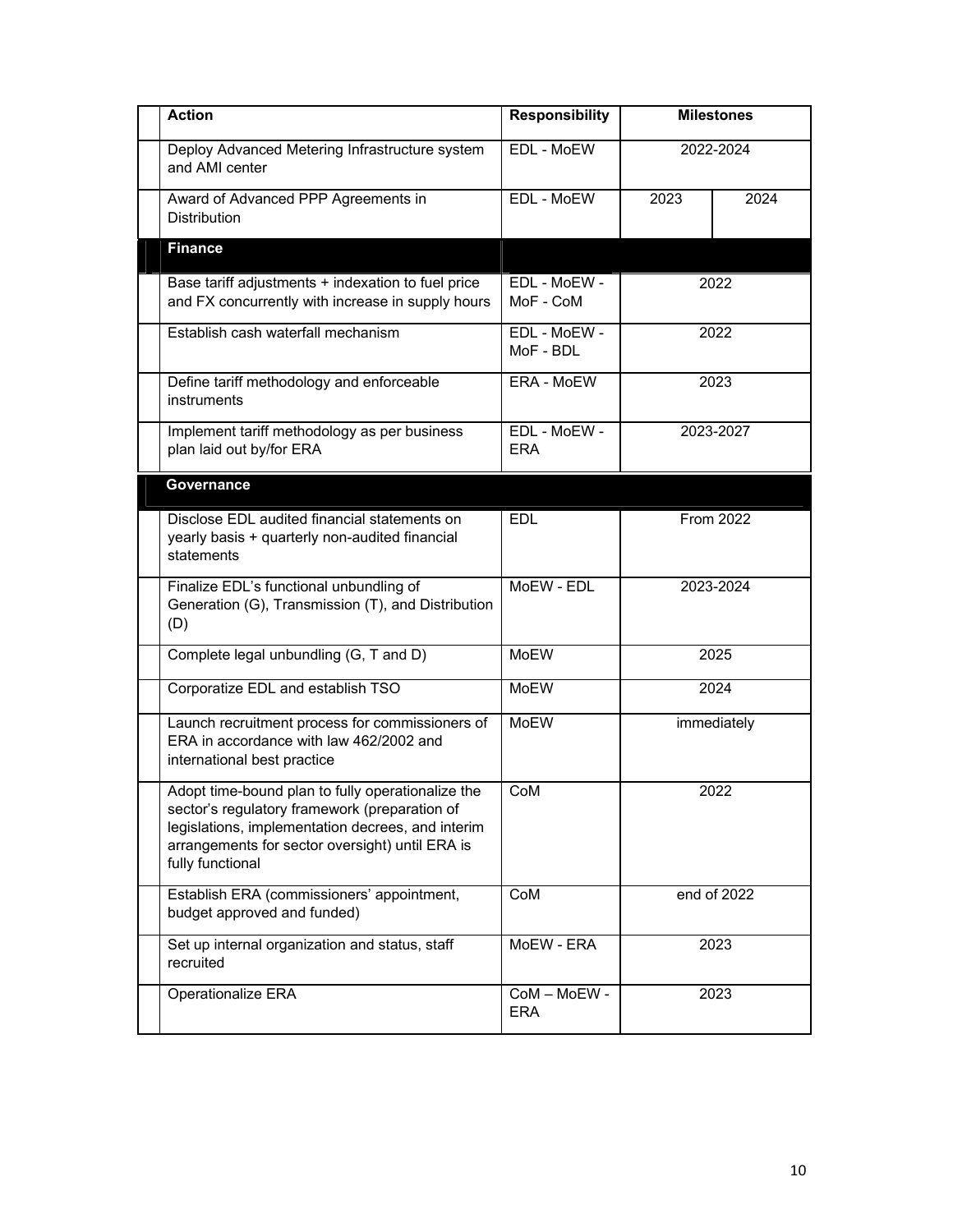| <b>Action</b>                                                                                                                                                                                                                                                  | <b>Responsibility</b>        | <b>Milestones</b> |
|----------------------------------------------------------------------------------------------------------------------------------------------------------------------------------------------------------------------------------------------------------------|------------------------------|-------------------|
| Prepare a draft law specifying the proposed<br>amendments to law 462/2002 with a comparative<br>table and needed rationale, in consultation with<br>sector's stakeholders and as per international<br>best practices, and submit it to the CoM for<br>approval | MoEW - CoM                   | 2022              |
| Ratify Distributed Renewable Energy Law and<br><b>Energy Conservation Law</b>                                                                                                                                                                                  | $MoEW - CoM -$<br>Parliament | 2022              |
| Ratify required amendments and specially<br>amendments to law 462/2002 in compliance with<br>law 181/2011                                                                                                                                                      | MoEW-CoM-<br>Parliament      | 2023              |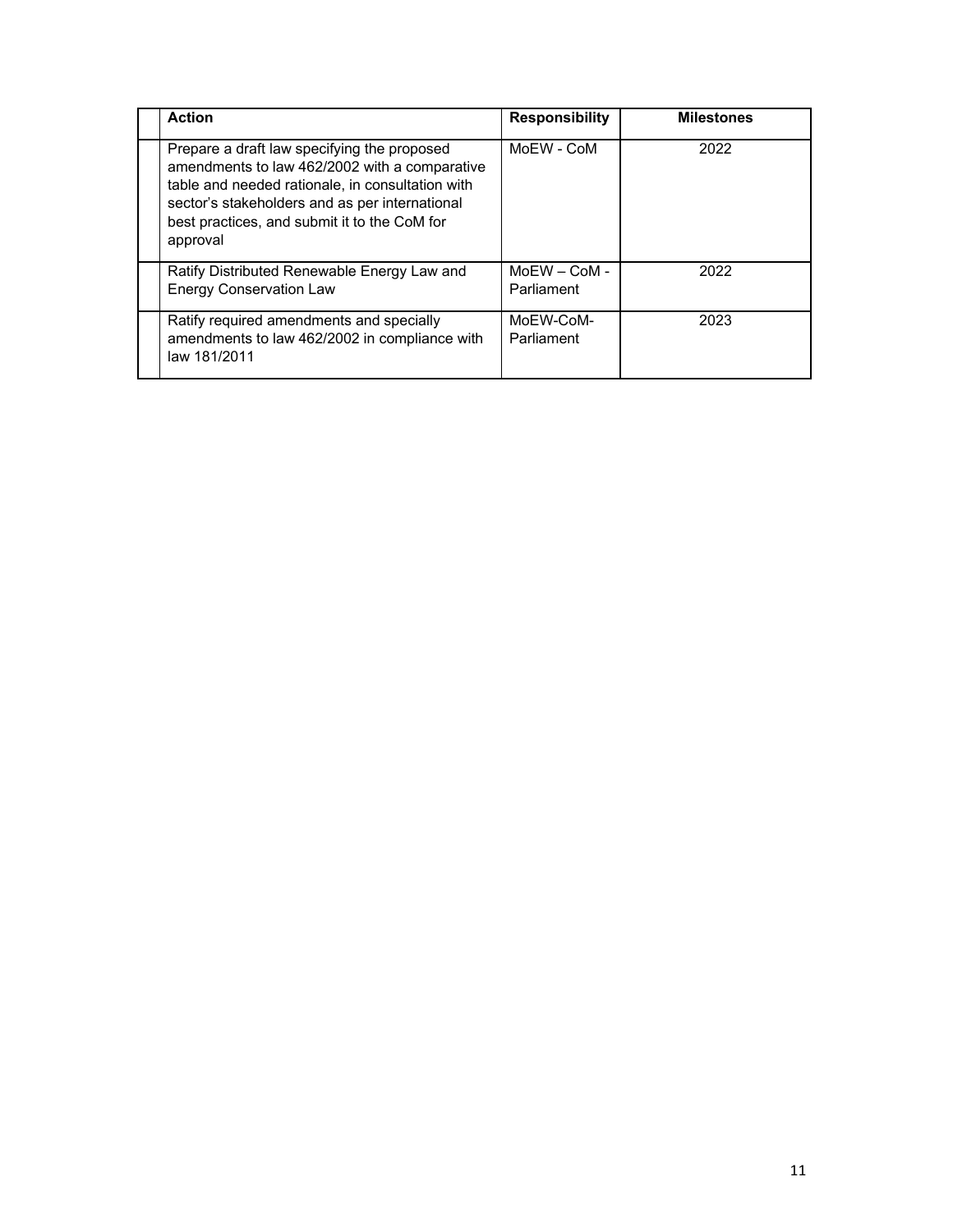## 1. INCREASE AND DIVERSIFY POWER SUPPLY

### 1.1. CURRENT SITUATION

**The sector is plagued by a severe mismatch between supply and demand, resulting from long‐ standing capacity deficit and exacerbated by fuel shortages, leading to extending rolling blackouts and power outage**. Lebanon depends exclusively on imported fuel to generate electricity, apart from a small and variable hydropower supply (100 MW). Only a limited influx of swapped fuel oil from Iraq is reaching the power plants operating at a fraction of their capacity (60 kT/month amounting to 400‐500 MW). Under these circumstances, the total power supply (500 MW) caters for only 4 hours of electricity per day delivered at the absurd price between 0.5 and 1 c/KWH. The Lebanese people – at least those who can afford it – rely on alternative, expensive and polluting private generators (31 c/kWh) to meet their essential electricity needs.

**Expensive and polluting liquid fuel‐based generation limit further electricity supply while generation assets could run with cheaper and cleaner natural gas, for which supply should be secured.** Lebanon is only connected to the Arab Gas Pipeline (AGP) through Egypt, Jordan and Syria. This pipeline can supply gas to the Deir Amar power plant. The ongoing rehabilitation of the pipeline section within Lebanon is expected to be completed by April 2022. Switching other power plants to natural gas requires installation of a Floating Storage and Regasification Unit(s) (FSRU) and supply of liquified natural gas (LNG), unless a dedicated extension of AGP linking Deir Amar in the north with Zahrani in the south is built in the future. Securing fuel supply would double electricity supply from existing efficient generation assets and triple electricity supply if existing old Zouk and old Jieh power plants are also included in the mix.

**Electricity imports from Jordan could also increase supply in the short‐term.** The connection between the Lebanese and Jordanian grids (though the connection through Syria was damaged during Syria's civil war but was recently repaired) is another existing channel that can be tapped. Jordan has a surplus electricity that Lebanon can buy to increase its power supply.

**In the medium‐ to long‐term, however, EDL must increase its generation resources.** EDF's Least Cost Generation Plan clearly indicates the need to significantly increase gas-fired generation capacity and Renewable Energy (RE) generation in the country. In 2019, Lebanon ratified the Paris agreement and committed itself to increase its share of renewable energy generation to 20% by 2030, this commitment could be increased to 30% with international commitments in line with the national renewable energy action plan developed by the International Renewable Energy Agency (IRENA) and the Least Cost Generation Plan. With an existing 100 MW average generation from hydropower, the key to reaching the Paris agreement's target is to scale up utility scale RE generation as well as distributed RE system to increase the share of RE in the generation mix. To enable this scale-up and to ensure reliability and stability of the electric system, there is also a need to increase gas‐fired generation. Because of the current severe lack of generation capacity, the initial gas‐fired power plants need to urgently be developed and commissioned to provide a solid baseload capacity to meet demand and expand the transmission system's capacity to integrate more intermittent RE generation and energy storage.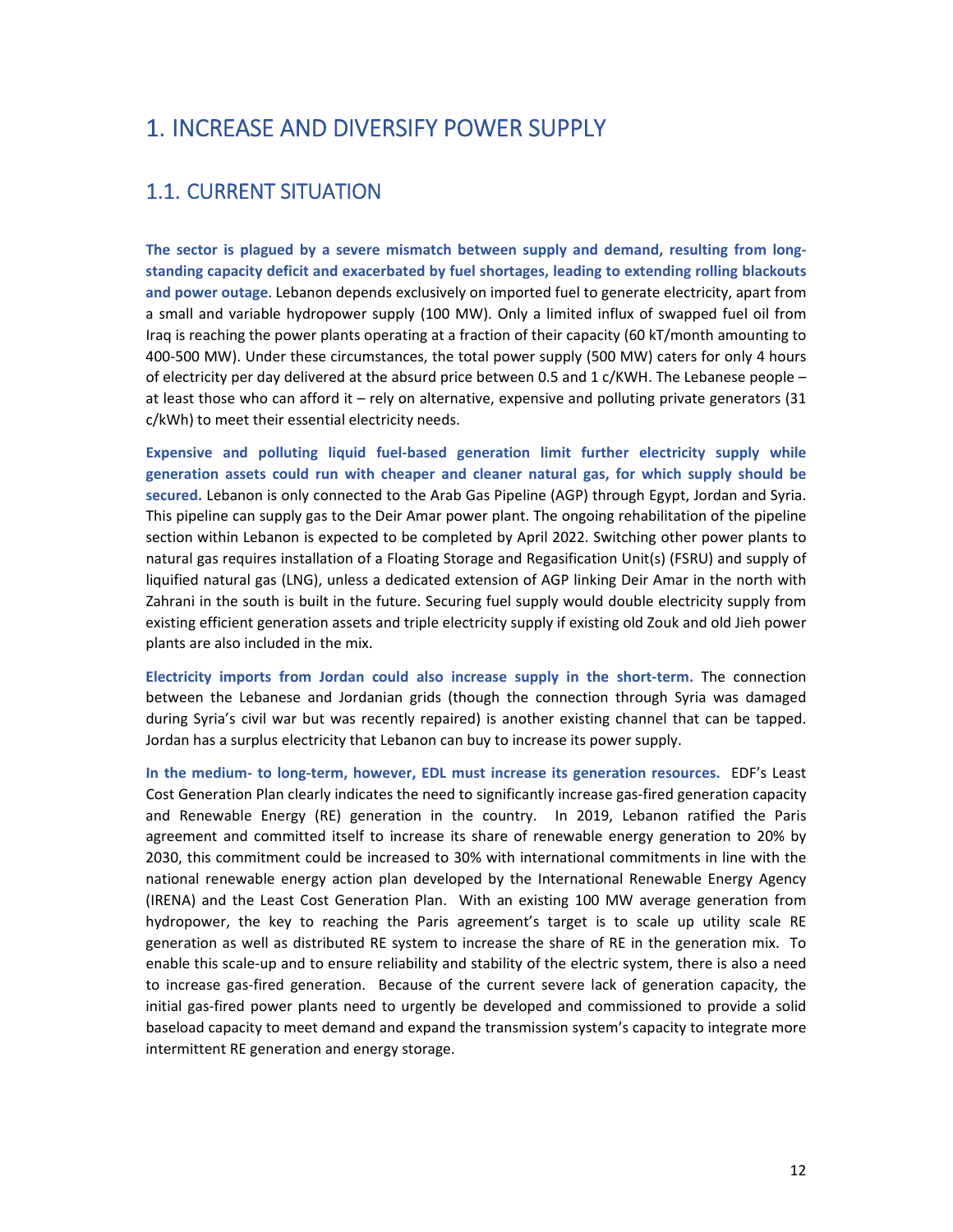### 1.2. ACTION PLAN

**The main objective is to increase supply to meet national demand in a cost‐effective, fiscally balanced, and sustainable manner, with RE to account for at least 30 percent of the energy mix by 2030 in accordance with EDF's Least Cost Generation Plan expansion analysis** (September 2021). MoEW's plan aims to provide all customers with reliable 24h electricity services in 2026. This requires a multi‐faceted program to initiate short‐, medium‐ and long‐term solutions in parallel to transition the sector from expensive liquid fuel‐based generation towards a generation mix that combines cheaper, cleaner gas for existing and new power plants with RE generation. Regional connection is a strategic option that will provide immediate access to affordable gas for Deir Amar through the existing Arab Gas Pipeline, while electricity imports from Jordan would rapidly increase supply. Temporary generation capacity will be used for a transition period until permanent capacity is commissioned through building new power plants in locations to be determined according to need and necessity, taking into consideration the environmental conditions, while locating one of the plants on the northern coast of Lebanon. In parallel, utility‐scale RE projects will be scaled up across the country, whereby competitive and transparent approaches will be used to mobilize private sector investments in a timely and cost-effective manner.

**In 2018, the Government committed to undertake future generation investments in the sector through private sector led independent power generation**. This remains the policy of this Government. However, mobilization of the private capital needed for these investments will require a macro‐fiscal stabilization program to enable commercial financing and provide the confidence needed for investors to commit the sizable investments needed for both thermal and RE power plants. In this respect, the urgency of the initial power plant investments needed may necessitate alternative financing approaches to ensure timely implementation, while, at the same time, recognizing the limitations on public debt expansion within the current macro‐fiscal environment. This may include considering public, development finance, or other innovative solutions to ensure availability of the capital investments needed to start construction in the short-term.

| <b>Action</b>                                                                                                              | <b>Responsibility</b> |             | <b>Milestones</b> |
|----------------------------------------------------------------------------------------------------------------------------|-----------------------|-------------|-------------------|
| Electricity imports from Jordan                                                                                            | <b>EDL</b>            |             | 2022              |
| Fuel switching to gas for Deir Amar Power<br>Plant (AGP)                                                                   | MoEW - EDL            |             | 2022              |
| Temporary generation capacity (at Deir Amar<br>$III - 520$ MW), as a transition before<br>permanent solutions are deployed | MoEW - EDL            |             | 2023              |
| RE additional capacity:                                                                                                    | MoEW - EDL            | Procurement | Commissioning     |
| Wind: 226 MW                                                                                                               |                       | 2022        | 2024              |
| Solar: 180 MW<br>$\bullet$                                                                                                 |                       | 2022        | 2023              |
| Solar: 200 MW                                                                                                              |                       | 2023        | 2026              |
| Wind: 520 MW                                                                                                               |                       | 2022        | 2028              |
| Hydro: 282 MW (rehab.)<br>٠                                                                                                |                       | 2023        | 2025              |
|                                                                                                                            |                       | 2023        | 2025              |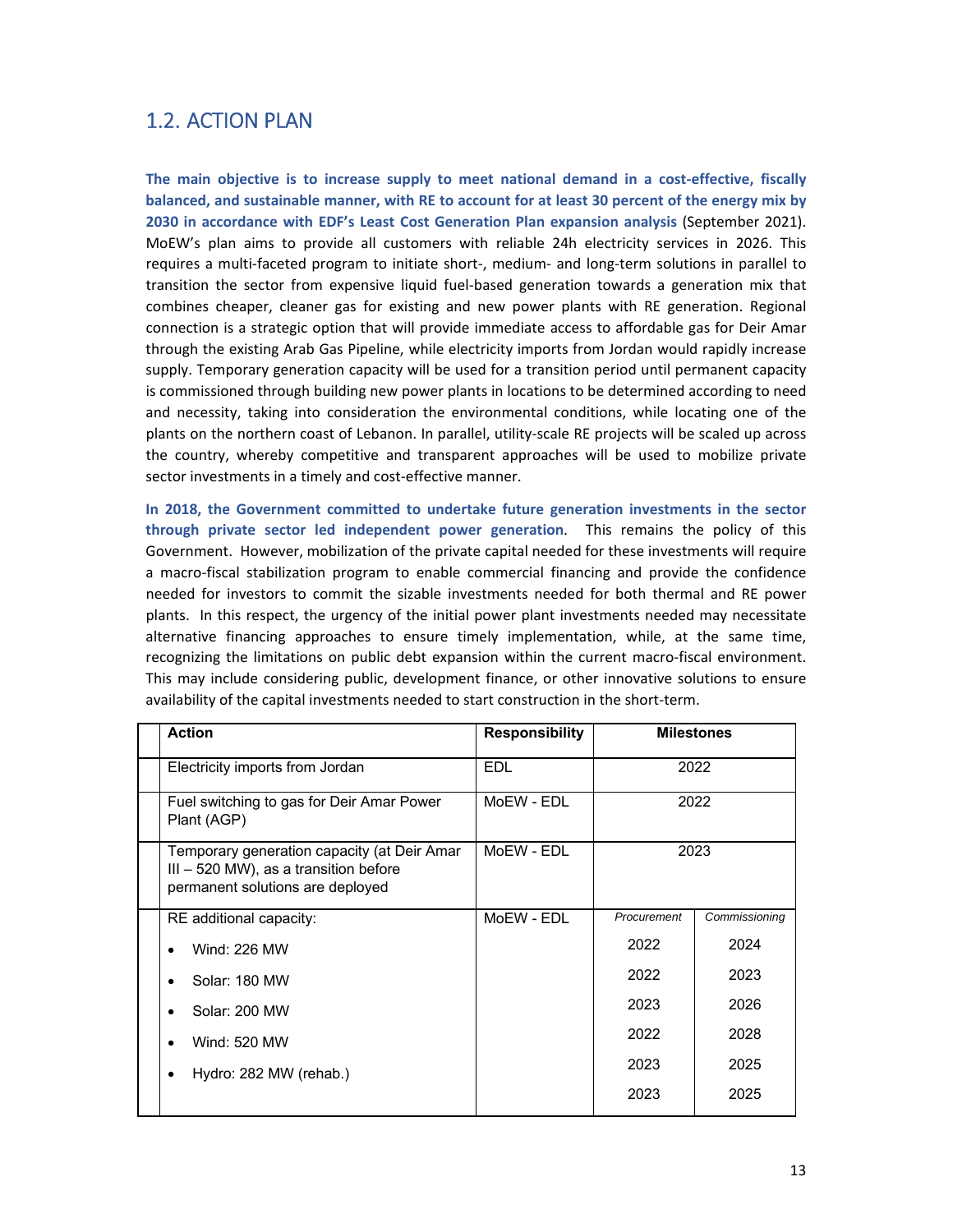| <b>Action</b>                                                                                                                                                                            | <b>Responsibility</b> |      | <b>Milestones</b> |
|------------------------------------------------------------------------------------------------------------------------------------------------------------------------------------------|-----------------------|------|-------------------|
| Hydro: 112 MW (greenfield)<br>Solar: 300 MW (+ 210 MW storage)                                                                                                                           |                       | 2023 | 2026              |
| Adopt a faster timetable for the development<br>of the new power plants and associated<br>transmission upgrades by preparing the<br>tendering documentation as per approved<br>practices | MoEW - EDL            |      | 2022              |
| Permanent power plant (CCGT1): 825 MW                                                                                                                                                    | MoEW - EDL            | 2022 | 2025              |
| Permanent power plant (CCGT2): 825 MW                                                                                                                                                    | MoEW - EDL            | 2023 | 2026              |
| Permanent power plant (CCGT3): 825 MW                                                                                                                                                    | MoEW - EDL            | 2024 | 2027              |

#### *Short‐term (< 1 year)*

**Secure electricity imports from Jordan**. In line with MoEW's effort to secure a fast, affordable electricity from neighboring Arab countries, MoEW and EDL have concluded an agreement with Jordan to import an average of 200 MW surplus Jordanian electricity, equivalent to around two hours of additional electricity supply per day on EDL's grid. Purchased electricity would be transported to Ksara substation in the Bekaa region, therefore keeping transportation costs to a minimum. The agreement is defined on a one-year renewable basis, and, therefore, should ensure an additional stable source of supply.

**Secure gas imports from Egypt through AGP**. With the help of the World Bank and the Egyptian authorities, a ten‐year agreement with Egypt (with a clause allowing its extension for another five years) is being finalized to supply Deir Amar with natural gas through the AGP. The gas would be channeled through the pipeline at a rate of around 650 million cubic meter per year, allowing the generation of an average of approximately 400 MW in Deir Amar. This solution will ramp up Deir Amar's capacity and increase daily supply by about 4 hours, while, at the same time, free up available fuel resources that would otherwise be used at Deir Amar instead to be used at Zahrani to increase its electricity supply.

#### *Short‐ to Medium‐term (1‐2 years)*

**Provide natural gas to existing plant and build gas‐fired combined cycle power plant at Zahrani**. To cover the natural gas needs of the existing power plant at Zahrani, MoEW intends to competitively procure natural gas through an FSRU infrastructure/gas access allowing fuel‐switching of Zahrani I in 2023, while addressing the legal implications from the latest FSRU tender, such that the Zahrani I generation cost post switching to natural gas does not exceed the overall improved average generation cost according to this plan.

Moreover, and as per the recommendations of EDF's Least Cost Generation Plan (September 2021) that include building a power plant at Zahrani of 825 MW capacity (Zahrani II), MoEW will launch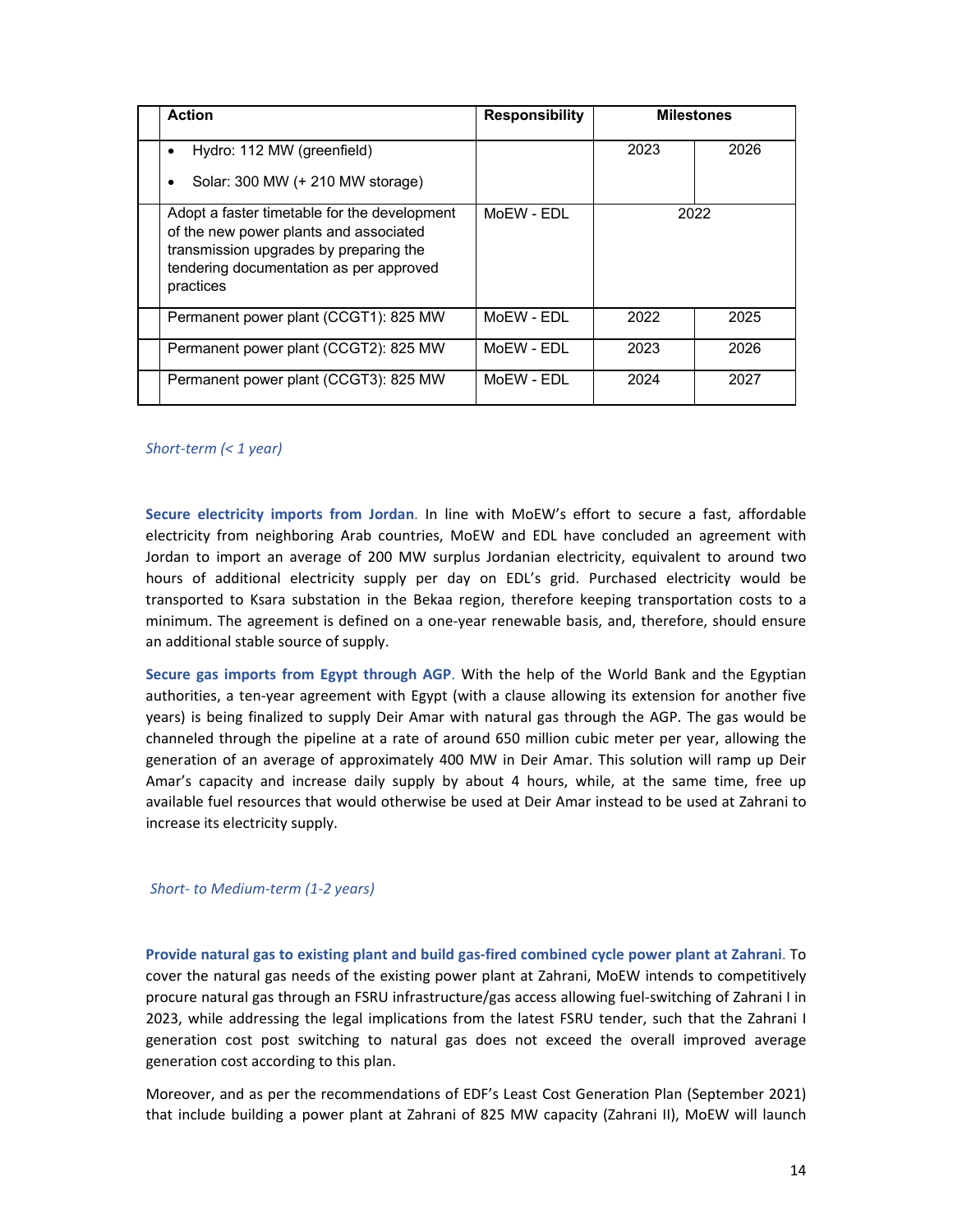competitive procurement for the design, construction and operation of a new power plant using a creative PPP approach, and by considering the site location and tender documents already prepared by MoEW and approved by CoM earlier, after technical verification that the proposed land area and transmission grid could readily accommodate the planned power plant capacity. In this regard, the CoM approval is needed to formally allocate the proposed land at Zahrani to MoEW for the purpose of developing Zahrani II power plant. Initial public financing may also be contemplated (possibly using IMF's extra SDR allocation), with possible subsequent (built‐in) divestment to the private sector after commissioning.

**Temporary generation capacity at Deir Amar**. Given the contemplated availability of natural gas through AGP at Deir Amar (or international LNG gasified in Jordan and channeled to Deir Amar), and the readiness of the existing transmission network to evacuate additional generation capacity as per EDF confirmation<sup>5</sup>, it is expected that gas-fired temporary generation units of up to 520 MW at Deir Amar (Deir Amar III land belonging to MoEW, under the disposal of Tripoli Oil Installations) would be supplied during 2023-24 until the permanent Deir Amar II plant is constructed and commissioned. Active market sounding efforts have already identified interests from Egypt, US and others to supply such temporary infrastructure late 2022/early 2023.

**Solar PV IPPs.** To introduce on‐grid solar energy, MoEW through the Lebanese Center for Energy Conservation (LCEC) is piloting a project aiming to deploy solar farms throughout Lebanon with a total generation capacity of 180 MW in 2023 divided into 15 MW per solar farm. Private investors have already answered the call for tenders, but implementation, however, awaits required financial guarantees. The program prioritizes medium‐size units which are simpler to structure and locate geographically without a major re‐design of the transmission system.

**Wind Farms.** MoEW has committed to develop an RE program. Power Purchase agreements (PPA) were signed for three wind energy projects with a total capacity of 226 MW in 2024, with wind farms located in Akkar, with implementation pending financial guarantees. The three companies committed to execute these projects following negotiations with the MoEW that secured the right of the government to renegotiate to decrease the kWh price at the time of financial close.

The ministry remains ready to adopt a faster timetable for the development of the new power plants and associated transmission upgrades by preparing the tendering documentation as per approved practices.

#### *Medium‐ to Long‐term (3‐5 years)*

**Renewable Energy scale‐up.** MoEW will scale up utility‐scale RE projects (solar, wind and hydropower) towards an objective of reaching at least 30 percent of generation capacity from renewable sources in the energy mix by 2030, as per EDF's Least Cost Generation Plan. Projects will be developed and procured through fully structured competitive process and supported by credit enhancement mechanisms. They would notably include:

‐ Finalizing the agreements for Solar PV IPPs with storage. To introduce on‐grid solar energy, the LCEC under the supervision of MoEW is piloting a long-term project involving additional Solar Farms with storage. Private investors have already answered the call for tenders, but implementation, however, awaits financial guarantees. The Lebanese Center for Energy

<sup>5</sup> EDF letter addressed to EDL dated October 21, 2021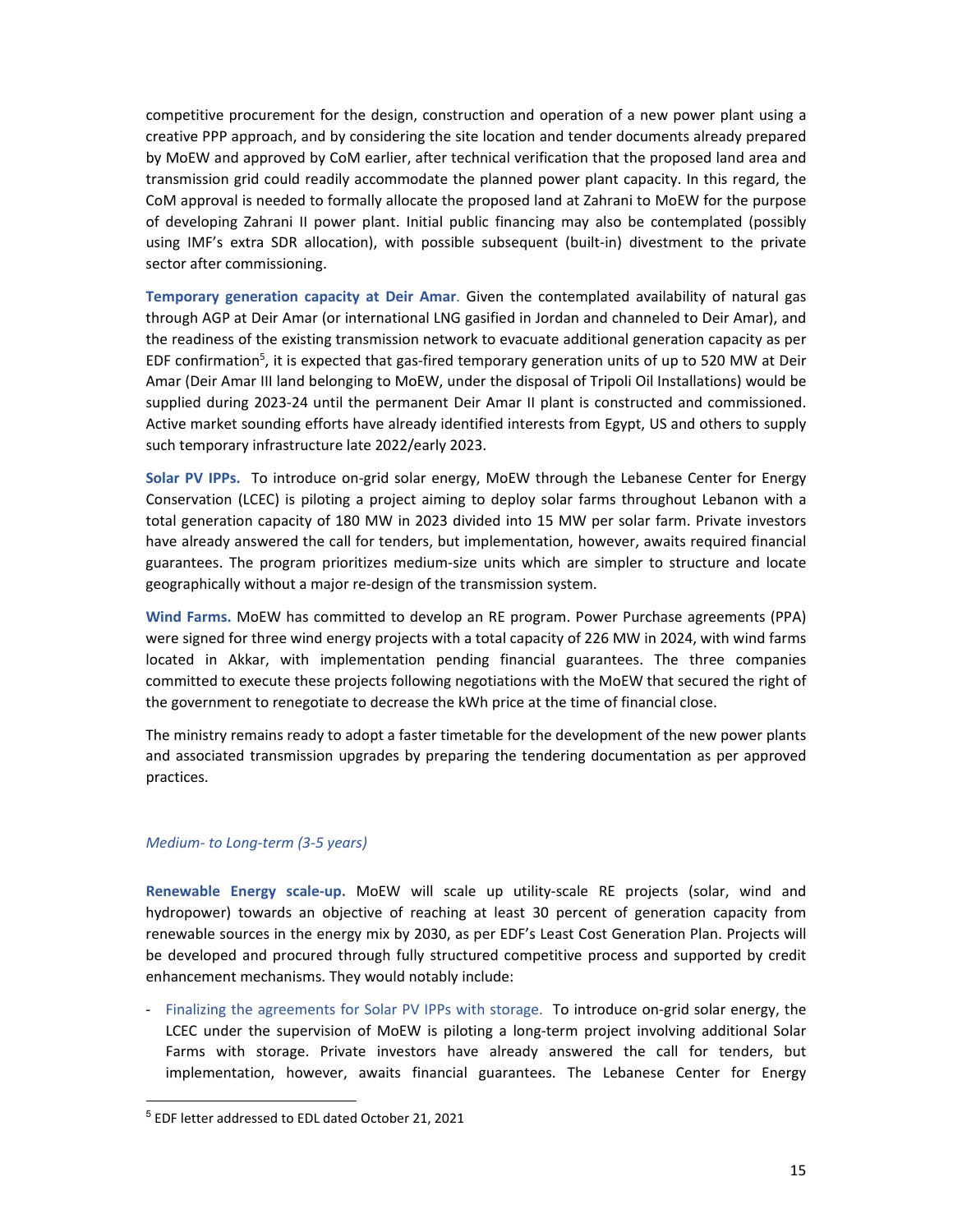Conservation (LCEC) launched the study phase for these solar parks but is waiting for financial guarantee and foreign currency liquidity to continue with the project. The program prioritizes medium-size units which are simpler to structure and locate geographically without a major redesign of the transmission system. Additional tenders will be prepared to increase supply to 2,180 MW of solar PV and 50 MW CSP storage by 2030, as per EDF's Least Cost Generation Plan

- ‐ Wind farms. Ongoing tender for four wind projects are prepared by the LCEC to increase supply to 746 MW by 2028, with the aim of around 1,000 MW by 2030, as per EDF's Least Cost Generation Plan
- ‐ Hydropower. MoEW intends to rehabilitate the existing 282 MW hydroelectric capacity and develop 112 MW of potential greenfield projects financed and operated by the private sector

**Decommission old plants at Zouk and Jieh**. Aside from being inefficient and operating at high costs, these old plants have significant environmental impacts using HFO‐fired steam turbines that cannot be switched to natural gas; hence, the plan includes decommissioning old Zouk and Jieh plants once commissioning new power plants and completing related transmission network to ensure stability of the grid. The resulting loss in electricity supply will be compensated by the newly operational gasfired power plants constructed under IPP

**Build gas‐fired combined cycle power plants**. As per the recommendations of EDF's Least Cost Generation Plan (September 2021) that include building a power plant at Deir Amar of 825 MW capacity (Deir Amar II), MoEW will launch competitive procurement for the design, construction and operation of a new power plant and using additional Egyptian gas supply to be secured (or international LNG gasified in Jordan and channeled to Deir Amar). This would entail taking the following measures:

- ‐ Confirm outcome of preliminary assessment that available land areas can accommodate simultaneously permanent 825 MW Deir Amar II power plant and temporary gas‐fired generation units up to 520 MW to be deployed on Deir Amar III plot area
- ‐ Obtain confirmation from law office representing Lebanon in ICSID arbitration currently underway with the private company previously retained for the power plant development, that terminating J&P Avax contract would not significantly adversely impact the arbitration proceedings and outcome
- ‐ Obtain CoM decisions to terminate J&P Avax contract and cancel old CoM decisions in this regard namely CoM decision #17 dated 12/03/2013 (approval to contract J&P Avax as per Central Tender Board bidding result) and decision #84 dated 21/05/2018 (approval to transform J&P Avax contract from EPC contract form to PPA agreement form)

As per the recommendations of EDF's Least Cost Generation Plan (September 2021) that include building a power plant at Selaata of 825 MW capacity (Selaata I), MoEW will launch competitive procurement for the design, construction and operation of a new power plant, and build corresponding transmission lines and substations by considering the site location and tender documents already prepared by MoEW and approved by CoM earlier, and provide natural gas supply/FSRU, through the PPP mechanism.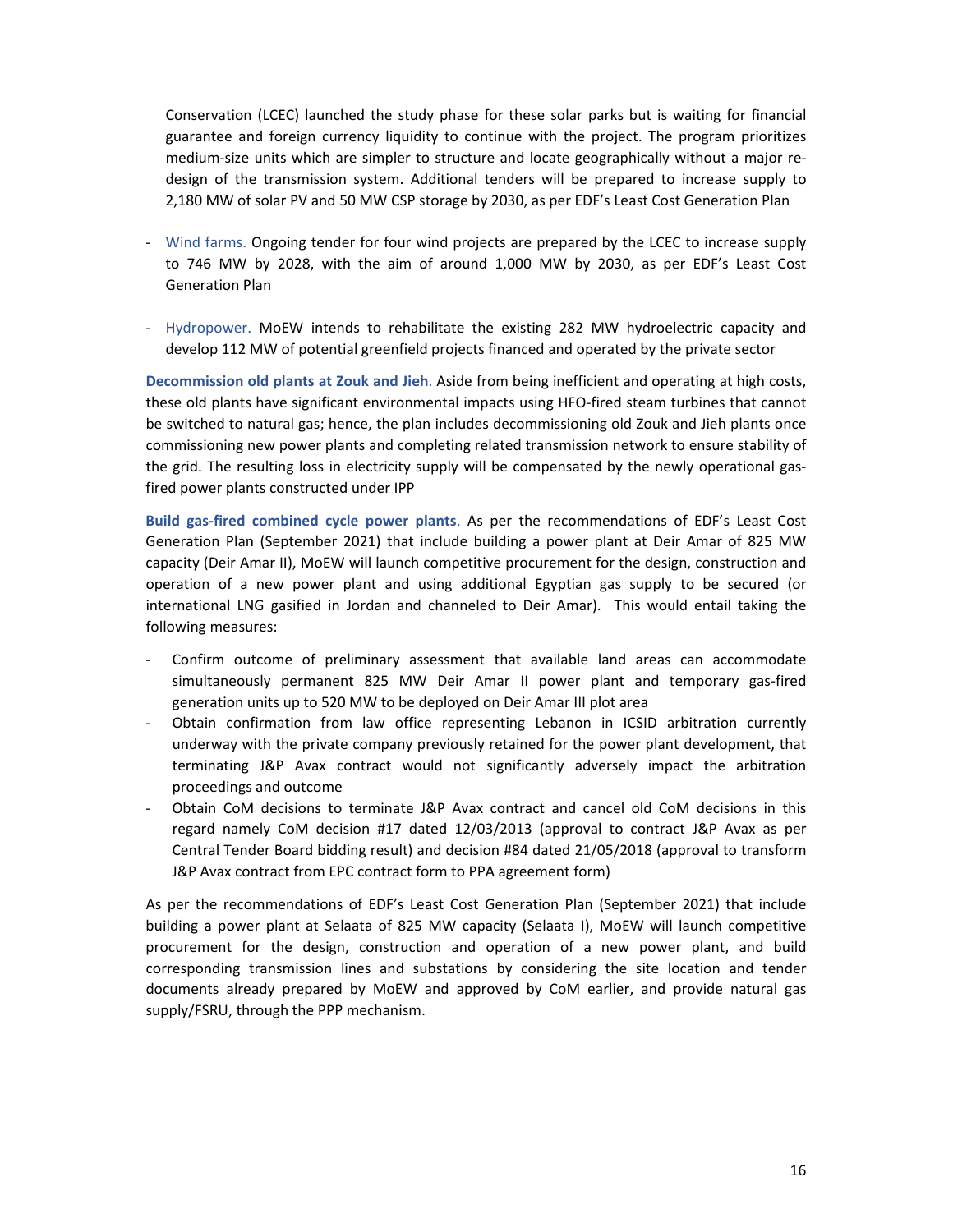|                            | <b>Name</b>           | <b>Type</b>  | 2022                         | 2023                     | 2024           | 2025           | 2026           |
|----------------------------|-----------------------|--------------|------------------------------|--------------------------|----------------|----------------|----------------|
| <b>Thermal Plants</b>      | Deir Amar             | Gas (AGP)    | 490                          | 490                      | 490            | 490            | 490            |
|                            | Zahrani               | Gas          | 485                          | 485                      | 485            | 485            | 485            |
|                            | New Zouk              | <b>HFO</b>   | 194                          | 194                      | 194            | 194            | 194            |
|                            | New Jieh              | <b>HFO</b>   | 78                           | 78                       | 78             | 78             | 78             |
|                            | Old Zouk <sup>6</sup> | <b>HFO</b>   | 380                          | 380                      | 380            | 380            | 380            |
|                            | Old Jieh $7$          | <b>HFO</b>   | 190                          | 190                      | 190            | 190            | 190            |
|                            | Hrayche               | <b>HFO</b>   | 50                           | 50                       | 50             | 50             | 50             |
|                            | Sour                  | <b>LFO</b>   | 70                           | 70                       | 70             | 70             | 70             |
|                            | <b>Baalback</b>       | <b>LFO</b>   | 74                           | 74                       | 74             | 74             | 74             |
| <b>Hydro plants</b>        | Litani                | <b>RE</b>    | 199                          | 199                      | 199            | 199            | 199            |
|                            | Nahr Ibrahim          | <b>RE</b>    | 32                           | 32                       | 32             | 32             | 32             |
|                            | <b>Bared</b>          | <b>RE</b>    | 17                           | 17                       | 17             | 17             | 17             |
|                            | Kadisha               | <b>RE</b>    | 21                           | 21                       | 21             | 21             | 21             |
|                            | Richmaya -<br>Safa    | <b>RE</b>    | 13                           | 13                       | 13             | 13             | 13             |
| Renewable                  | Naameh                | Landfill gas | $\overline{7}$               | $\overline{7}$           | $\overline{7}$ | $\overline{7}$ | $\overline{7}$ |
| <b>Temp. Solutions</b>     | Jordan <sup>8</sup>   | Wheeling     | 250                          | 250                      | 250            | 250            | 250            |
|                            | Deir Amar<br>onshore  | Gas (AGP)    | $\overline{\phantom{a}}$     | 520                      | 520            | $\omega$       | $\blacksquare$ |
| <b>Permanent Solutions</b> | Solar farm            | <b>RE</b>    | $\Box$                       | 180                      | 180            | 430            | 680            |
|                            | Wind farm             | <b>RE</b>    | $\blacksquare$               | $\blacksquare$           | 226            | 226            | 426            |
|                            | New Hydro             | <b>RE</b>    | $\frac{1}{2}$                | $\blacksquare$           | 58             | 112            | 112            |
|                            | CCGT1                 | Gas          | $\qquad \qquad \blacksquare$ | $\overline{\phantom{0}}$ | 561            | 825            | 825            |
|                            | CCGT2                 | Gas          | $\blacksquare$               |                          | ÷,             | 561            | 825            |
|                            | CCGT3                 | Gas          | $\overline{\phantom{a}}$     | $\equiv$                 | $\omega$       | $\equiv$       | 561            |
| <b>Total</b>               |                       |              | 2,550                        | 3,250                    | 4,095          | 4,704          | 5,979          |
| <b>Hours</b>               |                       |              | $8 - 10$                     | 16-18                    | 16-20          | $20 - 24$      | 24             |

**Table 1. Installed capacity expansion plan (MW)**

 $^6$  Original installed capacity of old Zouk power plant 607 MW, to be decommissioned only when corresponding electricity supply can be compensated by commissioning of new power plants

<sup>&</sup>lt;sup>7</sup> Original installed capacity of old Jieh power plant 343 MW, to be decommissioned only when corresponding electricity supply can be compensated by commissioning of new power plants

<sup>&</sup>lt;sup>8</sup> Jordan electricity to be used only when cheaper alternatives are not available to meet the demand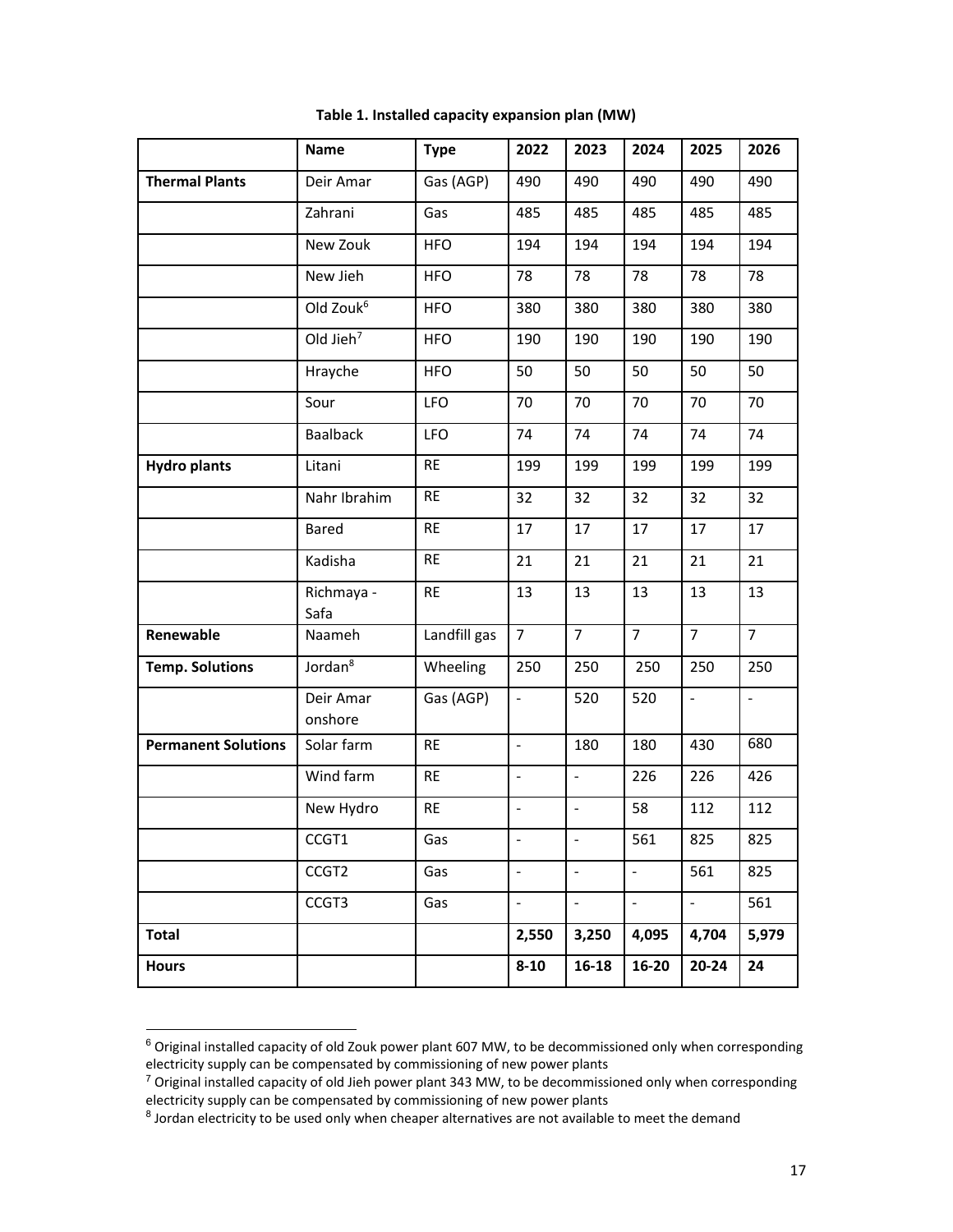# 2. REDUCE TRANSMISSION LOSSES

## 2.1. CURRENT SITUATION

**The rehabilitation of EDL's National Control Center and EDL main building is critically needed**. A network loss of around 6 percent is attributed to the instability of the transmission network grid. Destruction of EDL's National Control Center (NCC) and EDL main building during the August 4, 2020's Port of Beirut explosion weakened control over the transmission grid and its capabilities. Rebuilding the NCC and EDL building is a fundamental priority to ensure the proper functioning of EDL's transmission system and the EDL overall operations.

**EDL's transmission network is not able to meet increasing demand and support planned increases in power generation.** EDL needs to transition from a 150 kV network to higher voltages to ensure capacity to integrate more generation. EDL's transmission network includes an old 66 kV grid, with country‐wide coverage; some 150 kV transmission lines in the central coastal area around Beirut were built when the 66 kV network started experiencing severe congestion as the transmission system grew; and the newer limited 220 kV backbone that stretches from north to south in the coastal areas and loops through the northern Bekaa Valley toward Beirut. EDL's long‐term technical strategy is to transition away from the 150 kV voltage network and base the transmission system on 220 and 66 kV equipment as standard transmission/sub‐transmission voltages. This will require both rehabilitating and strengthening the 66‐kV grid and significantly expanding the 220‐kV network.

### 2.2. ACTION PLAN

**MoEW's overall objective is to ensure reliable supply to demand centers by reinforcing the transmission grid across the country in parallel with planned additional generation capacity**. The rehabilitation of EDL's NCC and main building is a priority, regardless of progress in developing new generation capacity. This is closely followed by needed transmission investments with a timeline that matches progress of planned thermal and RE generation capacity additions.

| <b>Action</b>                                                                       | <b>Responsibility</b> | <b>Milestones</b>        |                            |
|-------------------------------------------------------------------------------------|-----------------------|--------------------------|----------------------------|
| Commissioning of EDL rehabilitated National<br>Control Center and EDL main building | MoFW - FDI            | 2022-2024                |                            |
| Completing additional investments in the<br>transmission infrastructures            | MoFW - FDI            | Procurement<br>2023-2024 | Commissioning<br>2024-2026 |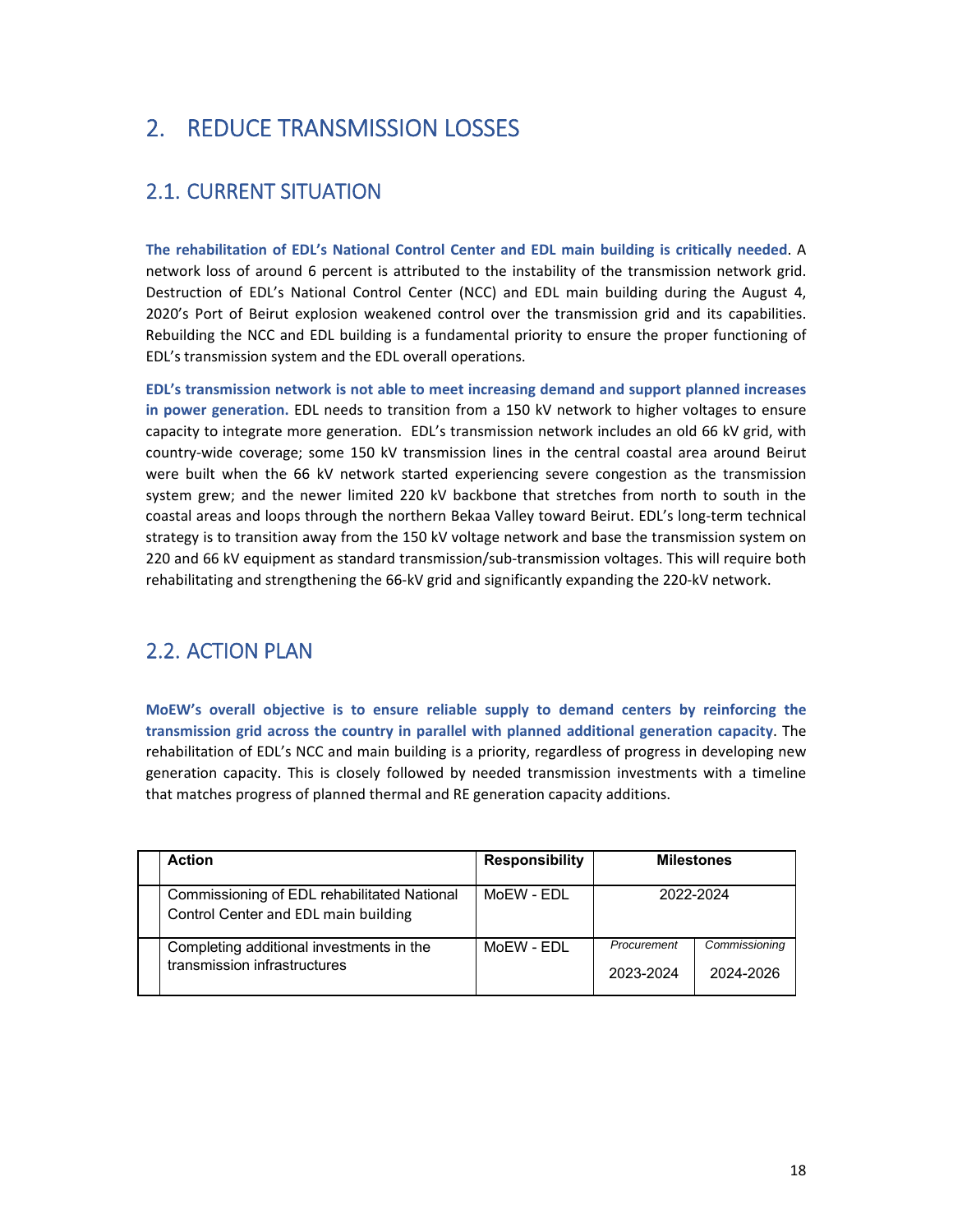#### *Short‐term (<1 year)*

**Rehabilitation of the National Control Center and EDL main building.** The first step in rebuilding the NCC is to:

- Assess the extent of the related infrastructure damage
- Design the renovation plan
- Assess the requisite budget and timeline to complete the work

EDL needs the required tools and resources, a structured and centralized information center, and solid control capabilities to better monitor the transmission network. In this regard, MoEW, through the Council for Development and Reconstruction (CDR), initiated negotiations with the Arab Fund for Economic and Social Development to finance the renovation works through re‐allocation of an existing US\$15 million zero-interest loan, targeting rehabilitation of the NCC and EDL main building.

Moreover, the terms of reference for the rehabilitation works of Achrafieh substation has been prepared by EDF in coordination with EBRD, and bidding is ready to be launched for works to be completed as soon as possible.

#### *Medium‐ to Long‐term (2‐5 years and onwards)*

**Undertake planned transmission reinforcement projects.** MoEW will competitively procure transmission network reinforcement projects. Bidding documents will be prepared based on transmission grid reinforcements as outlined in EDF transmission studies ("Étude du Schéma Directeur Transport du Secteur Electrique au Liban, Plan d'investissement", Août 2013 and Version Finale "République du Liban, Electricité du Liban (EDL): Update of the Transmission Master Plan", EdF, Final Report, May 2017). ), and any necessary updates to these plans based on the Least Cost Generation Plan, knowing that tender documents for some these projects have already been completed and bidding is ready to be launched once funding is secured.

Priority will be given to strengthening the North Beirut Loop (Bouchrieh, Chebbak, Marina and Bsalim substations and interconnecting 220 kV cables), South Beirut Loop Phase 1 (Airport, Jamhour, Hazmieh and Choueifat substations and interconnecting 220 kV cables) and South Beirut Loop Phase 2 (Unesco, Basta, and Ain Mreiseh substations and interconnecting 220 kV cables) to ensure reliable supply to the Greater Beirut area and integration of new generation capacity.

Other substations will be also implemented or expanded in miscellaneous areas (Nabatieh, Halat, Zahrani, Aramoun, Selaata, Adma, Jounieh, Damour, Qobeyat, Halba, Iqlim Al Kharroub, Marjouyoun, Bikfaya and others) including installation of new high voltage overhead transmission lines and underground cables and upgrading existing overhead transmission lines (Bsalim‐Deir Nbouh, Jieh Aramoun, Zahrani‐Nabatieh, Zahrani‐Aramoun, Selaata‐Asia, Zouk‐Jounieh‐Adma, Jieh‐ Iqlim Al Kharroub, Nabatieh‐Marjouyoun and others).

Above infrastructure works are estimated at a budget of US\$ 450 million required during the 5 year duration envisaged in this plan (and would exceed US\$ 650 million for all required investments that cover the period till 2030) in addition to approximately US\$ 50 million for associated expropriation expenses.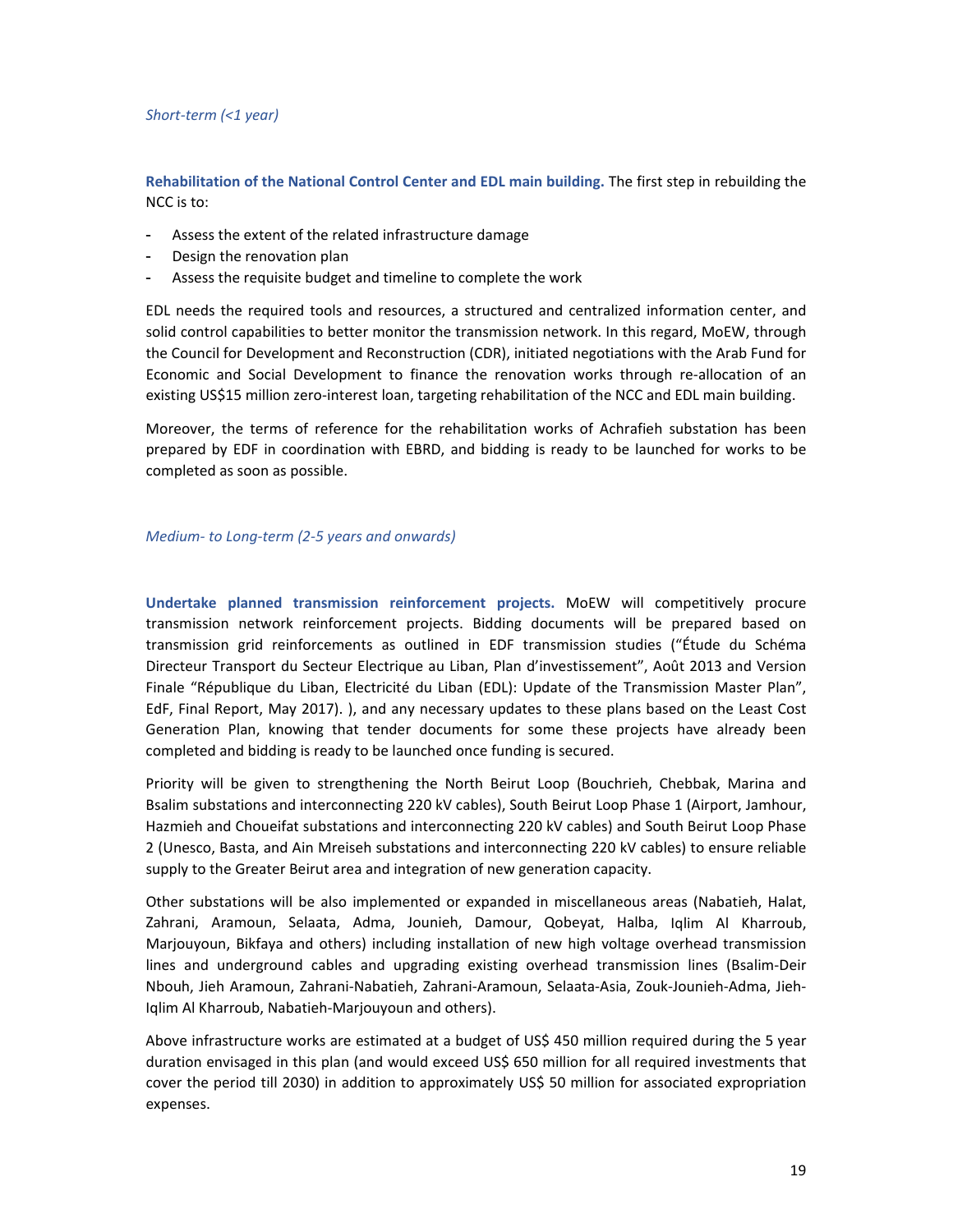## 3. IMPROVE PERFORMANCE OF DISTRIBUTION SERVICES

### 3.1. CURRENT SITUATION

**Distribution losses account for 37 percent of energy generated in 2021, which is well above international sector standards and dooms the sector to financial imbalance.** As per EDF report, distribution losses reached 33% in 2020; however, and initially estimated at 37% for 2021. The staggering level of these losses means that more than a third of EDL's expenditure on generation and transmission do not result in any revenue for the utility, even at the woefully low, non‐cost reflective electricity tariffs currently in place. Improvements in distribution losses between 2018 and 2019 were reversed after the Port of Beirut explosion in 2020 and the current financial and economic crisis. Structural inefficiencies in the distribution subsector, including complex arrangements between EDL and the DSPs, lack of fraud prevention, a protracted billing cycle, collection challenges and political and external factors have severely limited sector revenues. The root causes of this problem include governance challenges, capability gaps, delayed and lack of payment by some customer segments (public administrations and institutions, Palestinian camps, and others) with arrears accounting more than US\$ 113 million by end of 2021 (assuming  $1\overline{5}$  = LBP 20,000). Delays due to rigid processes are exacerbated by inadequate IT infrastructure further set back by the August  $4<sup>th</sup>$  blast and near absence of automation for key processes.

**The electricity distribution system relies on both EDL and the DSPs under the oversight of MoEW**. EDL is responsible for approving distribution network investment and O&M plans proposed by the DSPs, under MoEW's guidance. It is responsible for issuing and centralizing bills while the DSPs are responsible for meter reading and collecting the bills for onward transmission to EDL. The DSPs contracts were issued in 2012 to manage the distribution network on EDL's behalf. These contracts were initially designed as a first step towards increased private sector participation in the distribution network, but have been repeatedly prorogated in the absence of shared vision for subsequent reform. It is important to note, however, that the DSP contracts are due to expire in May 2023.

### 3.2. ACTION PLAN

**MoEW's objective is to improve performance of distribution network and structurally reduce its losses by moving away from the unnecessarily complex DSP arrangements to establish advanced PPP agreements in distribution** designed to mobilize private investments in distribution, while aligning incentives towards loss reduction and improving service quality. Ownership of the distribution network assets remains in public hands, while their control transfers to competitively selected private partners for the period of the agreements. The process of designing the Advanced PPP model will require securing the underlying statutory basis in Law 462 through an amendment to the law.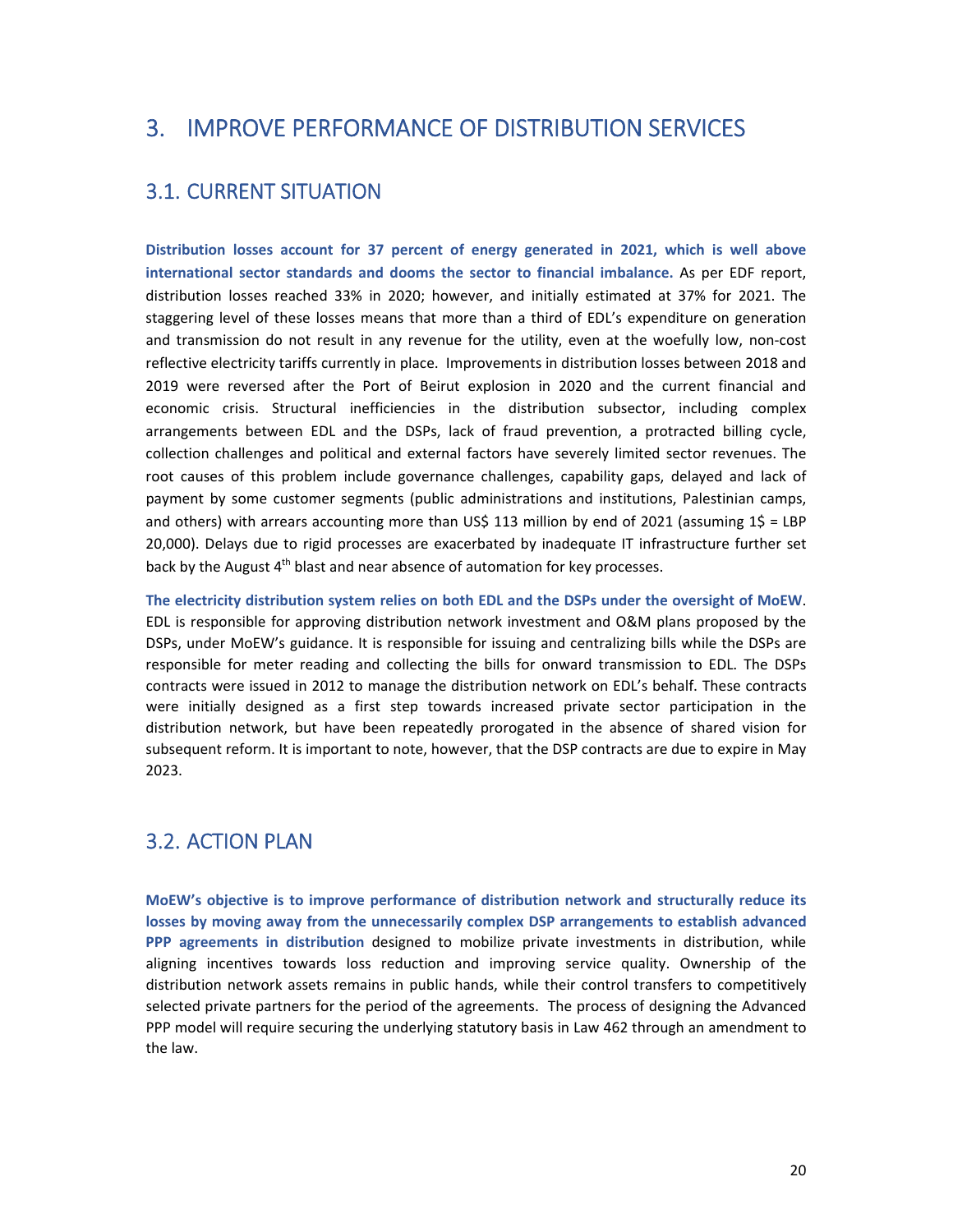| <b>Action</b>                                                                                                                                                                                                                                                              | <b>Responsibility</b>                       |                     | <b>Milestones</b>     |
|----------------------------------------------------------------------------------------------------------------------------------------------------------------------------------------------------------------------------------------------------------------------------|---------------------------------------------|---------------------|-----------------------|
| Secure extension of the DSP contracts with<br>improved performance targets                                                                                                                                                                                                 | DSP - EDL -<br>MoEW                         |                     | immediate             |
| Implement a comprehensive non-technical<br>loss reduction plan, including campaigns for<br>illegal connections and infringements,<br>escorted by the ISF, the military and the<br>judiciary, and a program for collection<br>enhancement including rollout of smart meters | $Mol - Mol -$<br>MoD - MoEW -<br>EDL - DSPs | 2022-2023           |                       |
| Deployment of Advanced metering<br>Infrastructure system and AMI center                                                                                                                                                                                                    | EDL - MoEW                                  | 2022-2024           |                       |
| Award of Advanced PPP Agreements in<br><b>Distribution</b>                                                                                                                                                                                                                 | EDL - MoEW                                  | Procurement<br>2023 | Commissioning<br>2024 |

### *Short‐term (<1 year)*

**Extension of DSP contracts with improved performance at no additional cost.** Ensure that DSP contracts extended until the end of 05/2023, following laws 160 and 185, benefit from streamlined business processes aimed to aggressively reduce losses and improve collection. Lower losses (and shortened billing cycle) would automatically lead to reduced subsidy/tariff adjustment requirements, which are challenged by fiscal constraints and customers' limited ability to pay. To do so, and in addition to transferring some activities to DSPs at no extra cost, EDL will implement key measures identified under discussed‐upon MOU3, including promoting domiciliation of electricity bills and taking measures to enforce (and delegate) some authority to DSPs (DSPs sworn officers, issuance of fines, cancellation of the monetary values of bills, billing on behalf of EDL, transfer of cashiers' duties to DSPs, collection, disconnection, customers' services, replacement of customers electromagnetic meters by smart meters M5 without pre‐approvals from EDL sworn officers, etc...) so that DSPs would commit and be accountable for achieving ambitious non-technical loss reduction (from 27% in 2021 to 13% in 2023). Time‐bound commitment to implement agreed‐upon revisions of EDL processes is a condition for DSPs to deliver expected targets for loss reduction and will be memorialized accordingly in the contract.

In response to EDL request, the Court of Audit opinion ref. 65/21 dated December 14, 2021 concluded that modification of the allocation of roles and responsibilities among EDL and DSPs in order to perform additional activities and provide them more autonomy, shall require ratification of new laws and/or modification of EDL's regulations, EDL decree 13537 and others. Hence, EDL had previously approved a less ambitious reduction plan, decreasing non‐technical losses from 27% to 19% in 2023.

Further legal due diligence by MoEW and EDL are underway, including the State Council, to ascertain whether the above activities may be enabled more readily and quickly through a simpler change in EDL bylaws, without any legislative change to implement the ambitious loss reduction plan.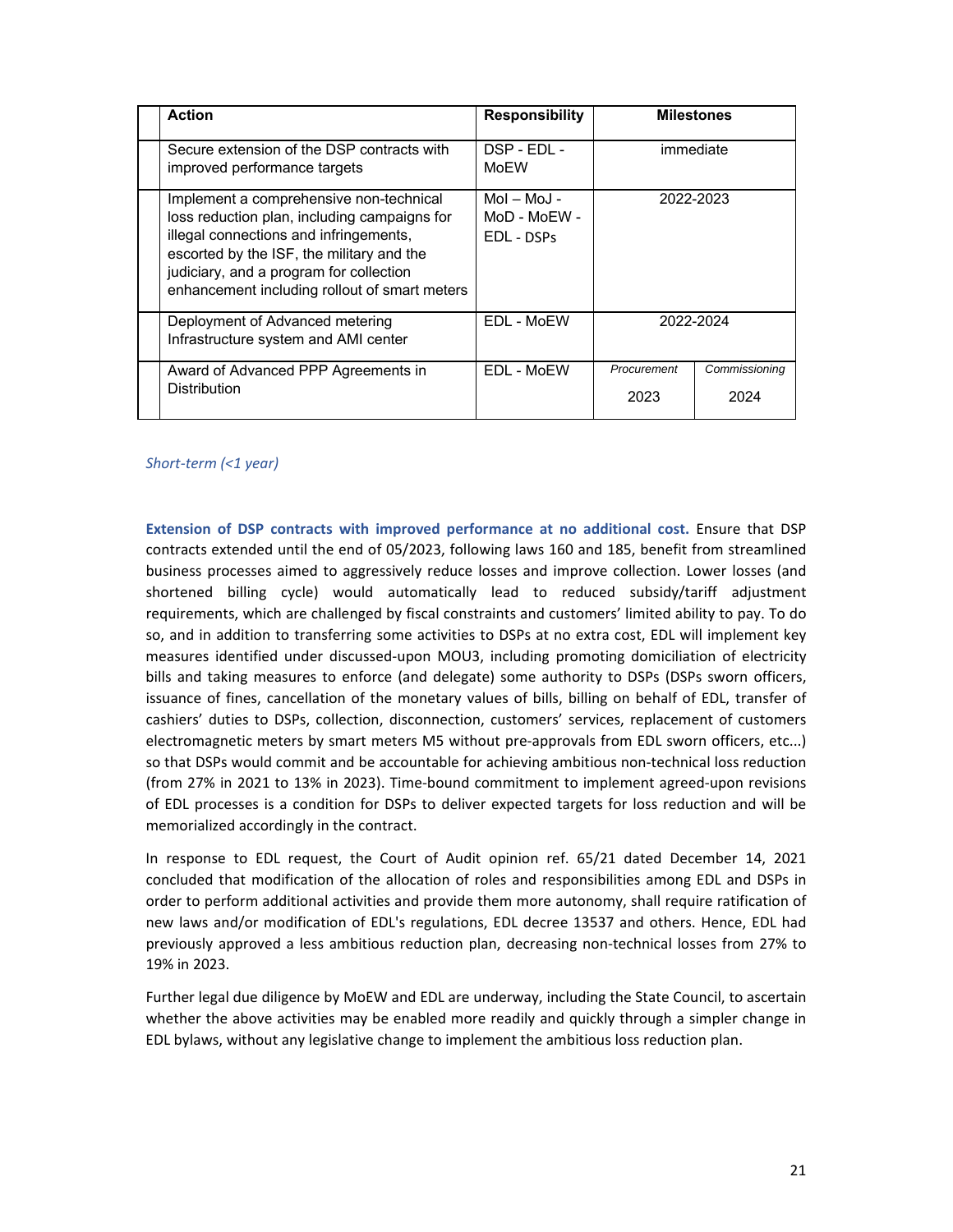|                             | 2019  | 2020  | 2021  | 2022  | 2023  | 2024  | 2025  | 2026  |
|-----------------------------|-------|-------|-------|-------|-------|-------|-------|-------|
| <b>Transmission Losses</b>  | 5.7%  | 5.7%  | 5.7%  | 5.7%  | 5.7%  | 5.5%  | 4.8%  | 4.0%  |
| <b>Distribution Losses</b>  | 26.8% | 32.9% | 36.6% | 29.9% | 24.0% | 20.6% | 17.7% | 16.5% |
| <b>Technical Losses</b>     | 13.2% | 13.2% | 13.2% | 13.2% | 12.8% | 12.4% | 12.0% | 11.6% |
| Non-Technical<br>Losses     | 15.7% | 22.7% | 26.9% | 19.2% | 12.8% | 9.4%  | 6.5%  | 5.6%  |
| <b>Total Network Losses</b> | 31.0% | 36.7% | 40.2% | 33.9% | 28.4% | 25.0% | 21.6% | 19.9% |

**Table 2. Loss reduction trajectory under ambitious loss reduction plan9**

**Table 3. Loss reduction trajectory under EDL approved loss reduction plan10**

|                             | 2019  | 2020  | 2021  | 2022  | 2023  | 2024  | 2025  | 2026  |
|-----------------------------|-------|-------|-------|-------|-------|-------|-------|-------|
| <b>Transmission Losses</b>  | 5.7%  | 5.7%  | 5.7%  | 5.7%  | 5.7%  | 5.5%  | 4.8%  | 4.0%  |
| <b>Distribution Losses</b>  | 26.8% | 32.9% | 36.6% | 32.2% | 29.6% | 27.0% | 24.3% | 22.6% |
| <b>Technical Losses</b>     | 13.2% | 13.2% | 13.2% | 13.2% | 12.8% | 12.4% | 12.0% | 11.6% |
| Non-Technical<br>Losses     | 15.7% | 22.7% | 26.9% | 21.9% | 19.3% | 16.6% | 14.0% | 12.4% |
| <b>Total Network Losses</b> | 31.0% | 36.7% | 40.2% | 36.1% | 33.6% | 31.0% | 27.9% | 25.7% |

*Short‐ to medium‐term (1‐2 years)*

**Distribution loss reduction plan**. Under the extended DSP contracts, MoEW and EDL, in close cooperation with the DSPs, will implement the ambitious loss reduction plan, while achieving at least the EDL approved plan. Such would include campaigns to remove illegal connections, and once these connections are identified and not paid after several reminders, Ministry of Interior (MoI) Ministry of Defense (MoD) and Ministry of Justice (MoJ) will support MoEW, EDL and the DSPs in the process of disconnecting the infringing connections.

It is worth mentioning that loss reduction plan is a multi-stakeholder responsibility where objectives cannot be achieved except with each one playing their role:

‐ **Ministry of Interior & Municipalities** to provide security escort during campaigns to disconnect infringements on the electrical network on all Lebanese territories and protect EDL facilities and personnel

<sup>9</sup> Estimation based on Électricité de France (EDF) reports from 2019 and 2020 dated November 29 2021

<sup>10</sup> Estimation based on Électricité de France (EDF) reports from 2019 and 2020 dated November 29 2021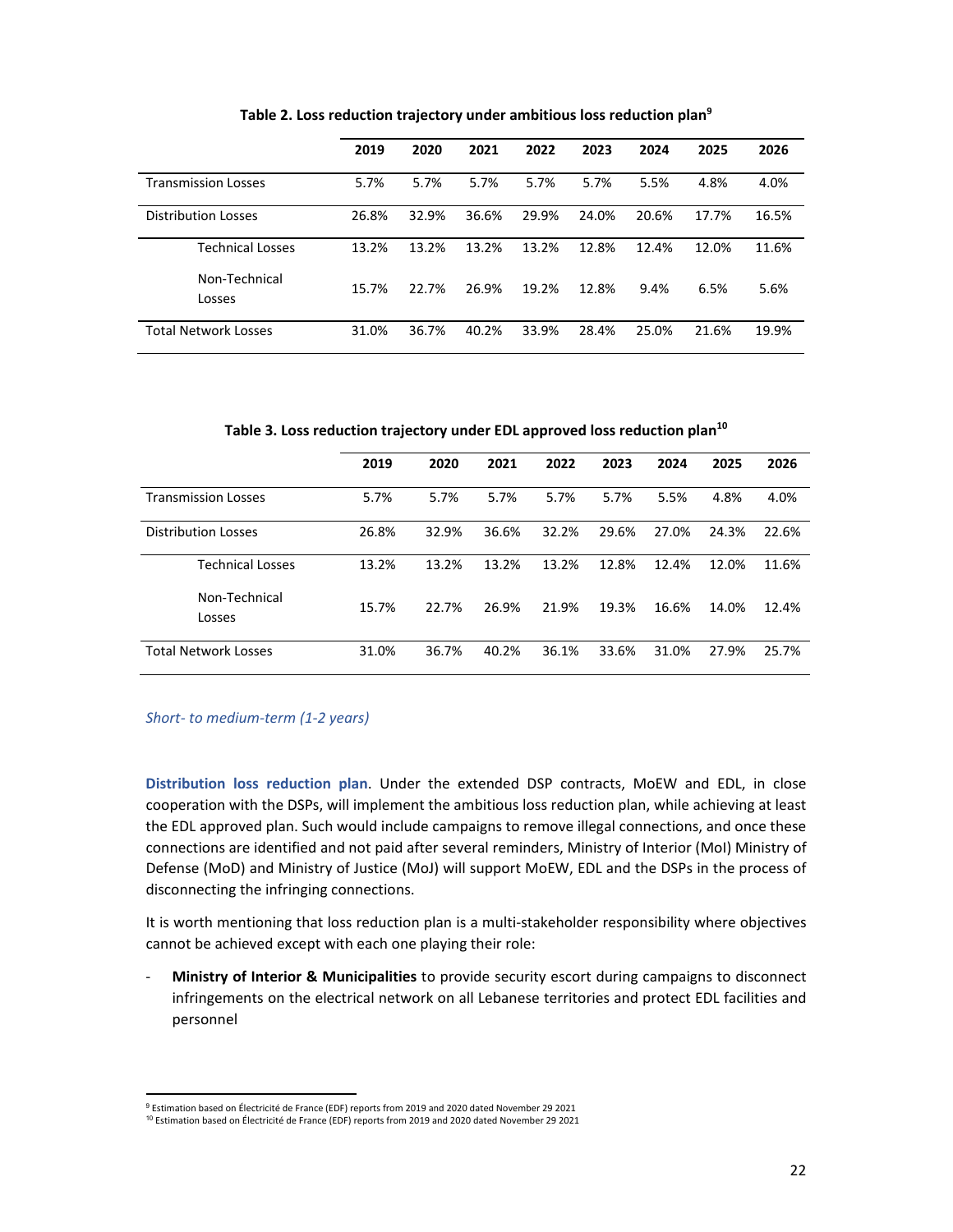- ‐ **Ministry of Defense** to provide security escort by the army on an ongoing basis during campaigns to disconnect infringements on the electrical network in specific areas on all Lebanese territories
- ‐ **Ministry of Justice** to expedite the law cases related to the fine records resulting from the infringement disconnection campaigns, and support EDL in amending certain regulations and bylaws to enhance the role of the DSPs in accordance with the relevant Cabinet decision and the recommendations of the World Bank
- ‐ **Public administrations, refugees and displaced Syrians, water establishments** and other entities to pay their overdue and future electricity bills

**Deploy the Advanced Metering Infrastructure system**. The AMI program provides for, among others, improved billing, loss and network outage reduction, and improved load management. Smart meters, which are an integral part of the AMI Program, would allow for timely and accurate billing and detect location of distribution losses. These meters would allow remote disconnect/reconnect of customers to strengthen enforcement actions for theft and nonpayment, which will result in increasing collection rates. They also allow the implementation of Time of Use tariff, a key tool in demand‐supply management and reduction of overall costs on the consumer as well as on EDL. The AMI Center, that consists of head meter management and Commercial Management System (CMS), would provide control over EDL's revenue cycle and customer service activities.

**Selection of distribution Partners in Advanced PPP Agreements in Distribution**. MoEW will start preparing bidding documents to select private partners that will take over from the DSPs and clarify roles and responsibility in financing and operating the distribution network. These strategic partners will be competitively and transparently selected based on the applicable procurement process and international best practices. The procurement process is expected to be launched in 2022 to award the contracts for Advanced PPP Agreements before the closing of the extended DSPs contracts. Partners would be in charge of managing investments, operation and maintenance of distribution assets and of customer service over the Agreements period, while ownership would ultimately remain public.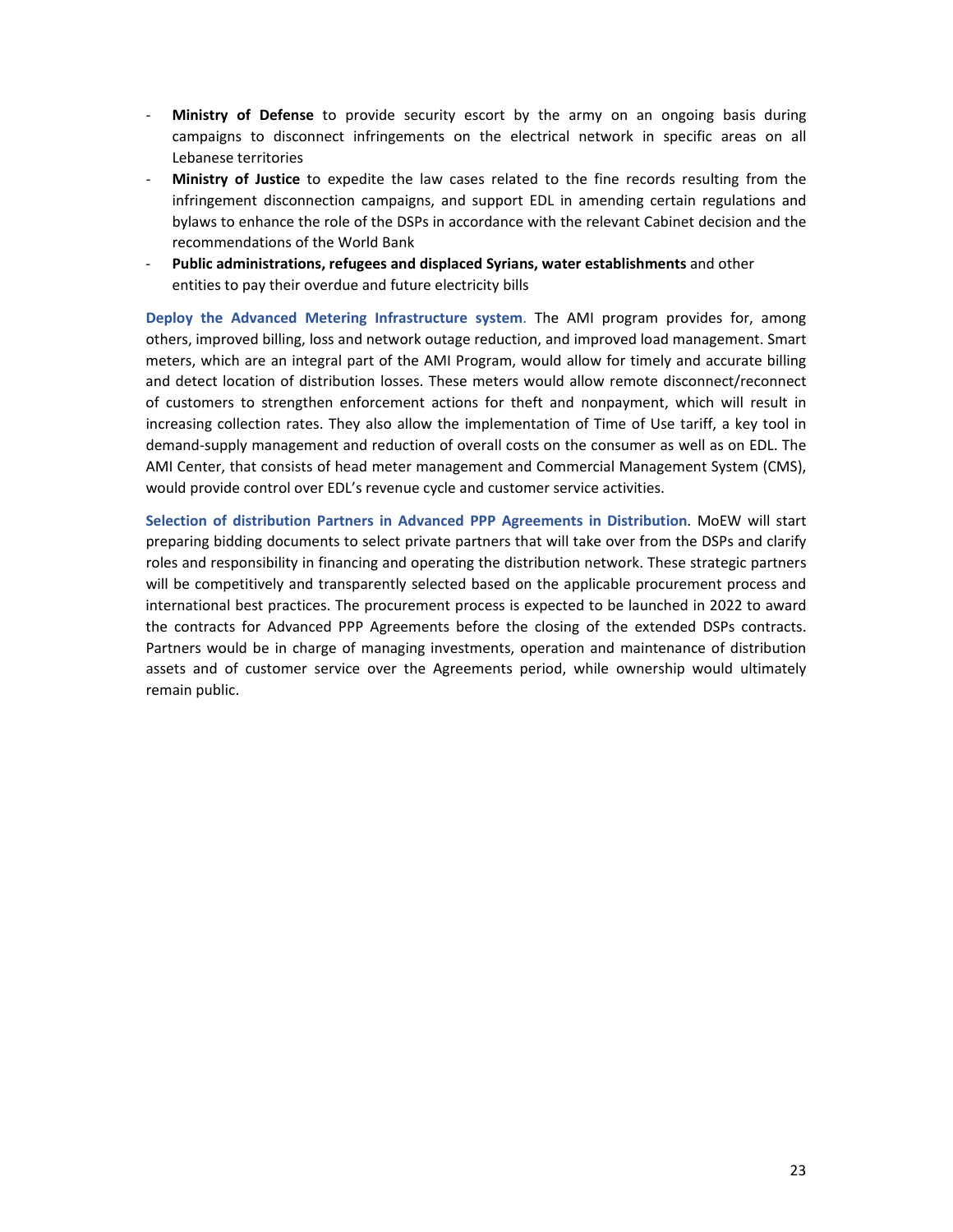## 4. RESTORE FINANCIAL SUSTAINABILITY

### 4.1. CURRENT SITUATION

**The sector's financial deficit stems from the consistently low electricity tariffs and high sector costs, which reflect both underpricing and the sector's operational inefficiency**. Its deficit has increased significantly with the devaluation of the Lebanese pound given that its revenues are collected in LBP while almost all of its costs are in US dollars. Today's EDL revenue is only around US\$ 26 million at the estimated exchange of LBP 20,000 per US dollar, covering only 3 percent of its total operating costs amounting to about US\$ 860 million. At this stage, the deficit can only increase, preventing EDL from undertaking basic maintenance of its infrastructure and putting at risk the continuity of today's minimum service delivery, reducing furthermore the incentives for future investments in more efficient and less polluting infrastructures. Under the current crisis, EDL is on the verge of financial collapse, unable to secure cash and foreign exchange from BDL for any fuel payment.

**Aside from system inefficiencies, there is no systematic, transparent process for determining just and reasonable tariffs that ensure the utility's financial equilibrium**. There is also no mechanism to adjust tariffs to align with the fluctuations of external factors such as international oil prices or exchange rates. Lebanon had the largest gap by far between cost and end-user tariffs, according to the World Bank's report of 2019. Moreover, no audit has been conducted since 2010 for reasons beyond EDL's control and no investment plan was issued. Hence the risks for local and international investors are drastically high, thus posing a serious impediment to sector investments. This situation is no longer sustainable and must be addressed as soon as possible.

**The solutions put in place in this plan require significant public and private capital investments** that would require the sector to generate enough revenues to efficiently cover its costs. It also demands a financially sustainable and more transparent EDL as a TSO and single buyer. The sector will also contribute to the macro‐social situation of the country as the electricity deficit historically weighed heavily on the budget.

### 4.2. ACTION PLAN

**The long‐term objective aims to rapidly restore the sector financial viability and improve EDL's financial transparency to ease Lebanon's macro‐fiscal situation from the burden of the deficit and attract private investment**. This challenge will be tackled through the following chronological actions to ensure improved tariff methodology and increased predictability in payments to sector stakeholders: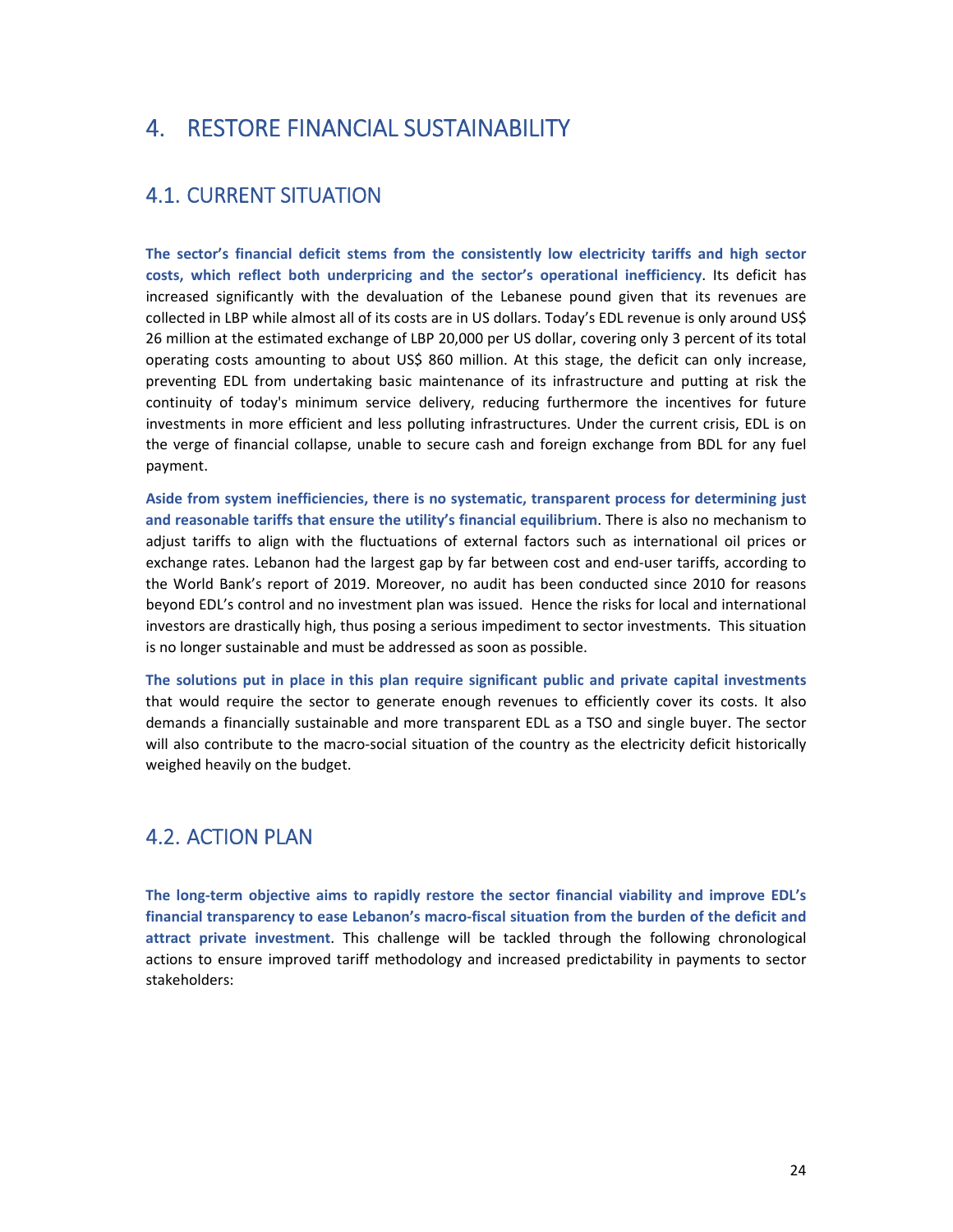| <b>Action</b>                                                                                              | <b>Responsibility</b>      | <b>Milestones</b> |
|------------------------------------------------------------------------------------------------------------|----------------------------|-------------------|
| Base tariff adjustments + indexation to fuel<br>price and FX concurrently with increase in<br>supply hours | EDL - MoEW -<br>MoF - CoM  | 2022              |
| Establishment of cash waterfall mechanism                                                                  | EDL - MoEW -<br>MoF - BDL  | 2022              |
| Define tariff methodology and enforceable<br>instruments                                                   | ERA - MoEW                 | 2023              |
| Implement tariff methodology as per business<br>plan laid out by/for ERA                                   | EDL - MoEW -<br><b>ERA</b> | 2023-2027         |

### *Short‐term (<1 year)*

**Tariff adjustments with systematic indexation to fuel price and FX.** Tariffs have been maintained since 1994 at the same levels (averaging US¢ 0.5/kWh - US¢ 1/KWh at present exchange rate). In 2022, once supply hours are increased to an average of 8‐10 hours, through gas imports from Egypt and electricity from Jordan, and efforts to reduce losses and improve collection are initiated, EDL will raise the tariff to levels suitable for residential customers with moderate consumption, whilst securing breakeven tariff and full-cost recovery by 2023-2024. As such, EDL will be able to provide electricity to around 75% of the residential customers at a cost 70% less than that of the private generators. The proposed tariff structure would follow a tiered pattern (that is, an increasing block structure) to secure affordable tariff for the most vulnerable households (whose consumption levels are likely to fall within the first blocks) and grow proportionately to consumption.

EDL will also adopt an indexation mechanism to reflect fluctuations in global oil price and foreign exchange rate as per SAYRAFA platform. In view of the uncertain political and financial situation in Lebanon, tariffs will be reviewed on a monthly basis to reflect at least fluctuations in foreign currency costs. This indexation will also consider affordability and, to the extent possible, limit shocks for consumers. It will subsequently be applied on a regular basis based on a transparent mechanism.

The reforms mentioned above, which include adding efficient generation capacity, including RE, fuel switching, reduction of losses, will not only increase supply but also reduce costs. It is estimated that the breakeven tariff will decrease from around US¢ 18/kWh in 2023 to around US¢ 15/kWh by 2026 based on the ambitious loss reduction plan.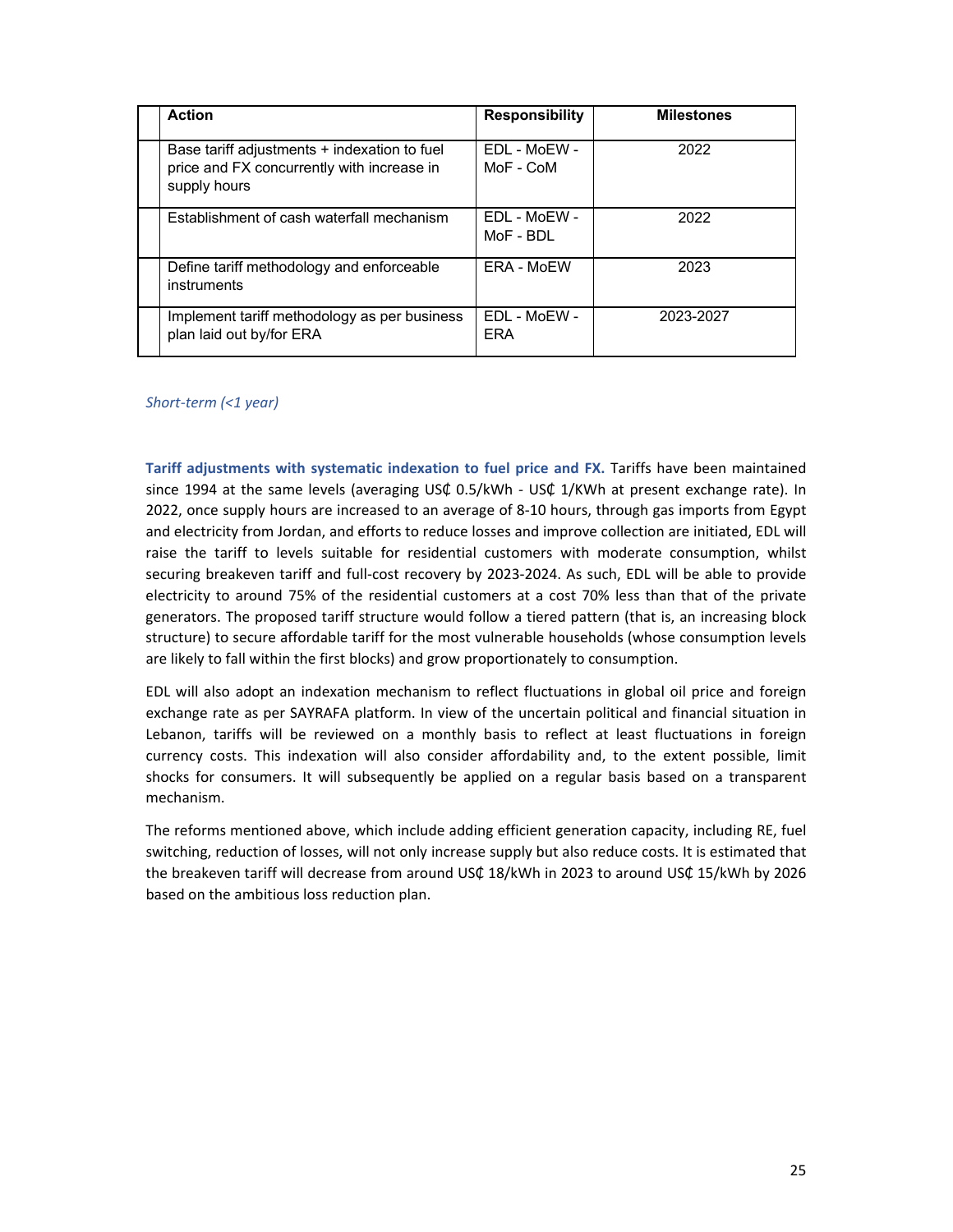The ongoing economic crisis requires that such tariff adjustments be introduced in parallel with tangible macro‐economic measures aimed at reviving economic activity, incentivizing the industrial sector (e.g. tax rebate for industrials associated with efficient use of electricity), protecting vulnerable households (e.g. targeted cash transfer through social safety system), and stabilizing the continuing erosion of purchasing power of Lebanese households. Such conditions would ultimately lead to worse energy poverty levels, thus making it even harder to materialize the significant capital investments envisaged herein.

**Establishing a cash waterfall mechanism for the sector.** The sector will require significant investments to finance both operating and capital expenditures. Towards that end, the sector's sound financial condition and creditworthiness are critical prerequisites to attracting this support. As such, there is an urgent need to establish a cash waterfall and liquidity support mechanism to govern sector revenue through a unified account with Banque du Liban (BDL), Lebanon's central bank, to ensure availability of funds to cover EDL's critical capital and operating expenses (including debt service payments or payments for purchases of fuel and electricity purchased from the private sector) and provide MoF predictability for any necessary budget transfers during a transition period while reforms are implemented. MoEW will establish this mechanism (in consultation with and engagement from all the relevant stakeholders) to determine where EDL's cash collections from electricity sales will be deposited and how payments will be made. The mechanism will define priorities by payments categories, and EDL cash outflows will be executed accordingly. MoF will provide budget transfers to cover any deficit in forecasted payment obligations. The cash waterfall mechanism requires systematic access to US dollars from revenues collected in Lebanese pounds in a collection account, at prior agreed‐upon conditions with MoF and BDL. The cash waterfall mechanism is expected to provide clarity and transparency in terms of payments received by EDL from electricity sales, as well as predictability in terms of payments to suppliers and budget transfer requirements to cover sector cash shortfall. It will also, looking forward, be instrumental in reducing risks perceived by prospective private sector (O&M operators, service providers, IPPs, Distribution PPP Agreements partners, and so on) seeking to engage in the sector.

Figure 1 below shows EDL's expected profit and loss and cash flows by adopting the ambitious loss reduction plan, based on an average tariff of approximately 18.4 US₵/kWh, adopted in the second quarter of 2022, that achieves revenues covering most of the costs incurred in 2022, while achieving cost recovery between 2023 and 2024. The figure shows a direct cash deficit of US\$ 250 million in 2022, resulting from not adopting a higher tariff level, that needs to be financed from public treasury and immediate payment, to EDL through MoF, of all arrears from the public administrations and institutions amounting US\$ 113 million calculated at the rate of 20,000 LL per US\$.

Moreover, figure 1 shows that during 2023‐2024 EDL starts setting itself on a financial recovery path by covering all its costs; hence, improving its credit worthiness thus enabling EDL to borrow money to finance its yearly cash gaps and ultimately its future investment projects. In this regard, and as a result of EDL's improved performance in the coming years (economies of scale), it would be possible to decrease the tariff based on the expected financial performance.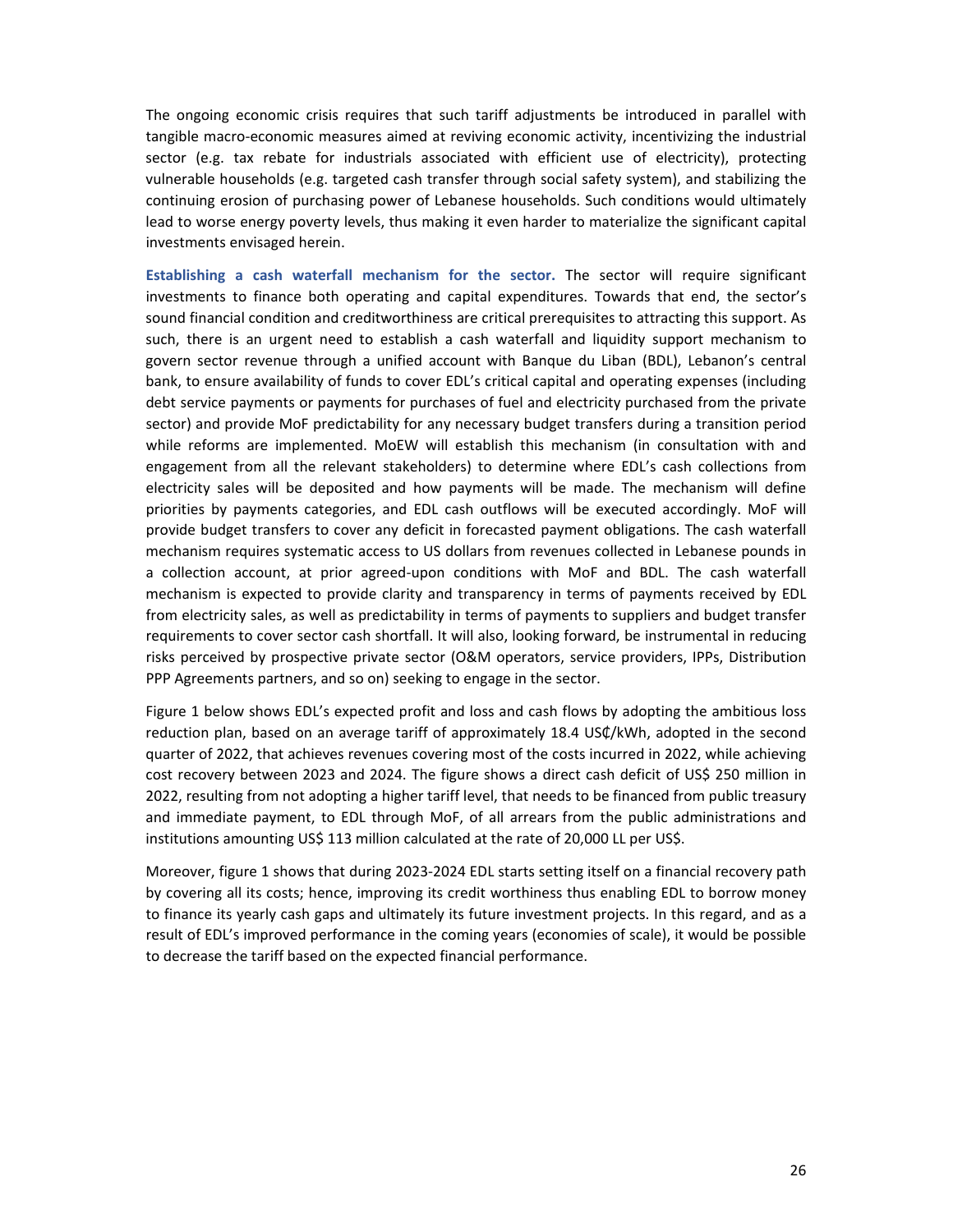

**Figure 1. EDL P&L and Cash Flow (according to the ambitious loss reduction plan)**

*Medium‐ to Long‐term (2‐5 years)*

**Tariff methodology definition and implementation.** Once operationalized, one of ERA's mandates will be the definition and the setting of the tariff methodology based on the determination of allowed revenue to be earned by EDL and other market participants, looking forward. The methodology will account for all the capital and operational costs of the sector (fuel costs, IPP payments, generation, transmission, and distribution CAPEX and OPEX, service costs, and financing costs) and also the efficient levels of these costs based on techno-economic analysis. This methodology will analyse the various cost components and determine their relevance, which will help to eventually determine the allowed revenues of the sector, as well as its adjustment mechanism (period of adjustments, adjustment factors). The ERA will also propose the tariff structure to ensure the different tariff components reflect the different types of costs (e.g. fixed versus variable, time of use, etc.) and differentiate the tariff between the different consumer segments, with the possibility of including targeted social tariffs (e.g. lifeline tariffs) to ensure affordability and prevent from drastic market fluctuations. It will also establish the process for determining tariffs, including the public consultation procedures. ERA will be responsible for applying this tariff methodology according to sector policy objectives as set by MoEW. In addition to the final consumer tariffs, ERA will also determine tariffs for access to the network (e.g. wheeling charges) and transmission tariffs as the sector become more liberalized.

**The implementation of MoEW's plan would require an estimated US\$ 3.5 billion of capital investments over 2022‐26**. Acknowledging fiscal constraint and as per envisioned market structure, investments in the generation (IPPs) as well as in the distribution segments (Distribution PPP agreement partners) would primarily be privately financed, which would require EDL to become a creditworthy off-taker and/or relying on the cash waterfall mechanism as a credit enhancement mechanism to mitigate perceived off‐taker risk. Investments to strengthen the transmission network are expected to be mainly publicly funded. Given the sector's current imbalance, and lead time to develop urgent generation capacity needed under IPP arrangements, creative PPP approaches will be explored, including initial public financing with subsequent divestment to the private sector post commissioning.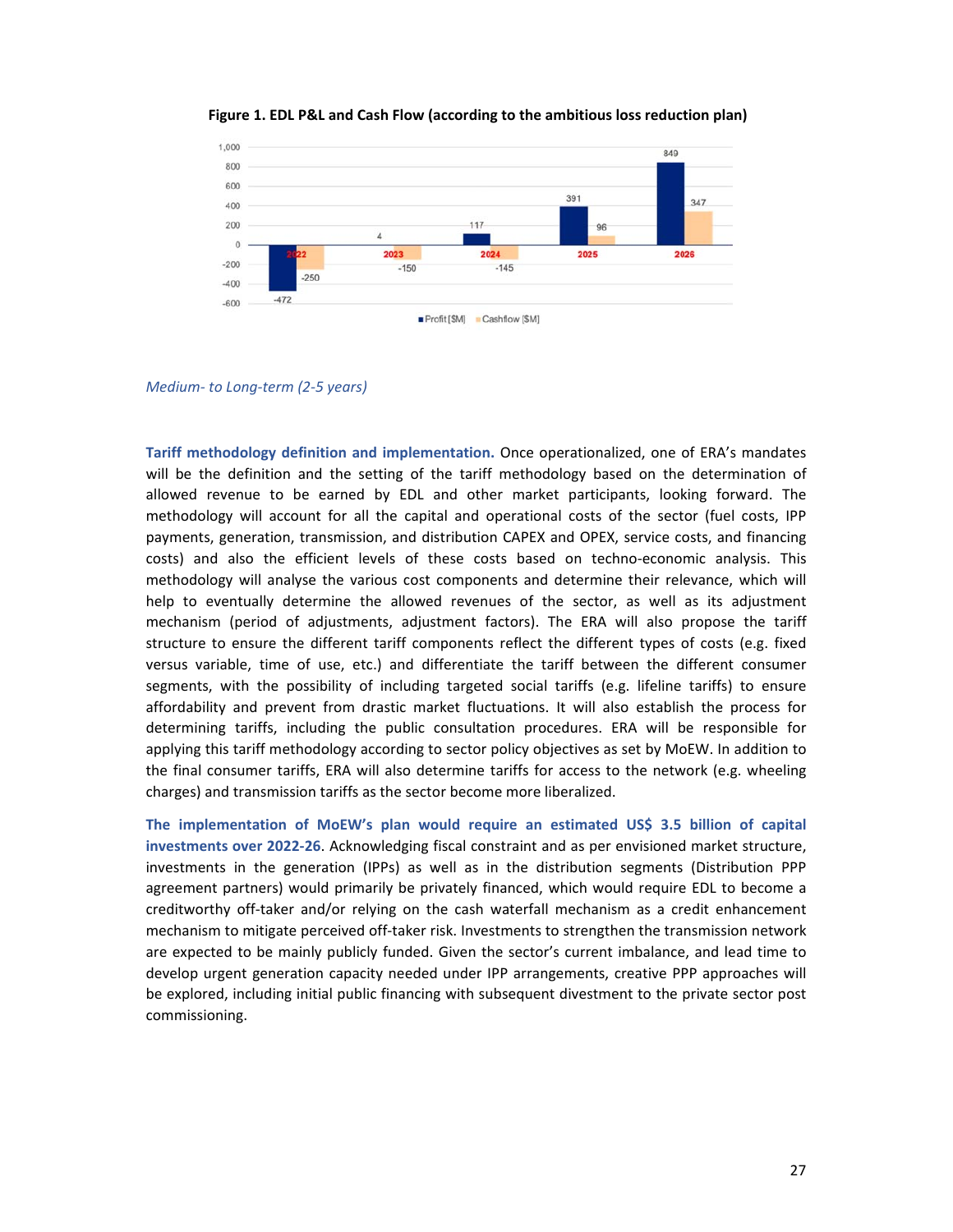| Investment              | <b>Financing</b>                   | 2022 | 2023 | 2024 | 2025  | 2026  |
|-------------------------|------------------------------------|------|------|------|-------|-------|
| <b>Transmission</b>     | Public financing / EDL<br>Revenues |      |      | 50   | 150   | 300   |
| <b>Greenfield Hydro</b> | Private financing                  |      |      |      |       |       |
| <b>Brownfield Hydro</b> | Private financing                  |      |      | 110  | 60    |       |
| CCGT1                   | Public or private financing        |      | 220  | 220  | 220   |       |
| CCGT <sub>2</sub>       | Public or private financing        |      |      | 220  | 220   | 220   |
| CCGT3                   | Public or private financing        |      |      |      | 220   | 220   |
| <b>Wind Farm</b>        | Public or private financing        |      |      | 275  |       | 240   |
| <b>Solar Farm</b>       | Public or private financing        |      | 127  |      | 169   | 165   |
| <b>Total</b>            |                                    |      | 347  | 875  | 1,039 | 1,145 |

**Table 4. Capital Investments to accompany the capacity expansion plan (\$M)**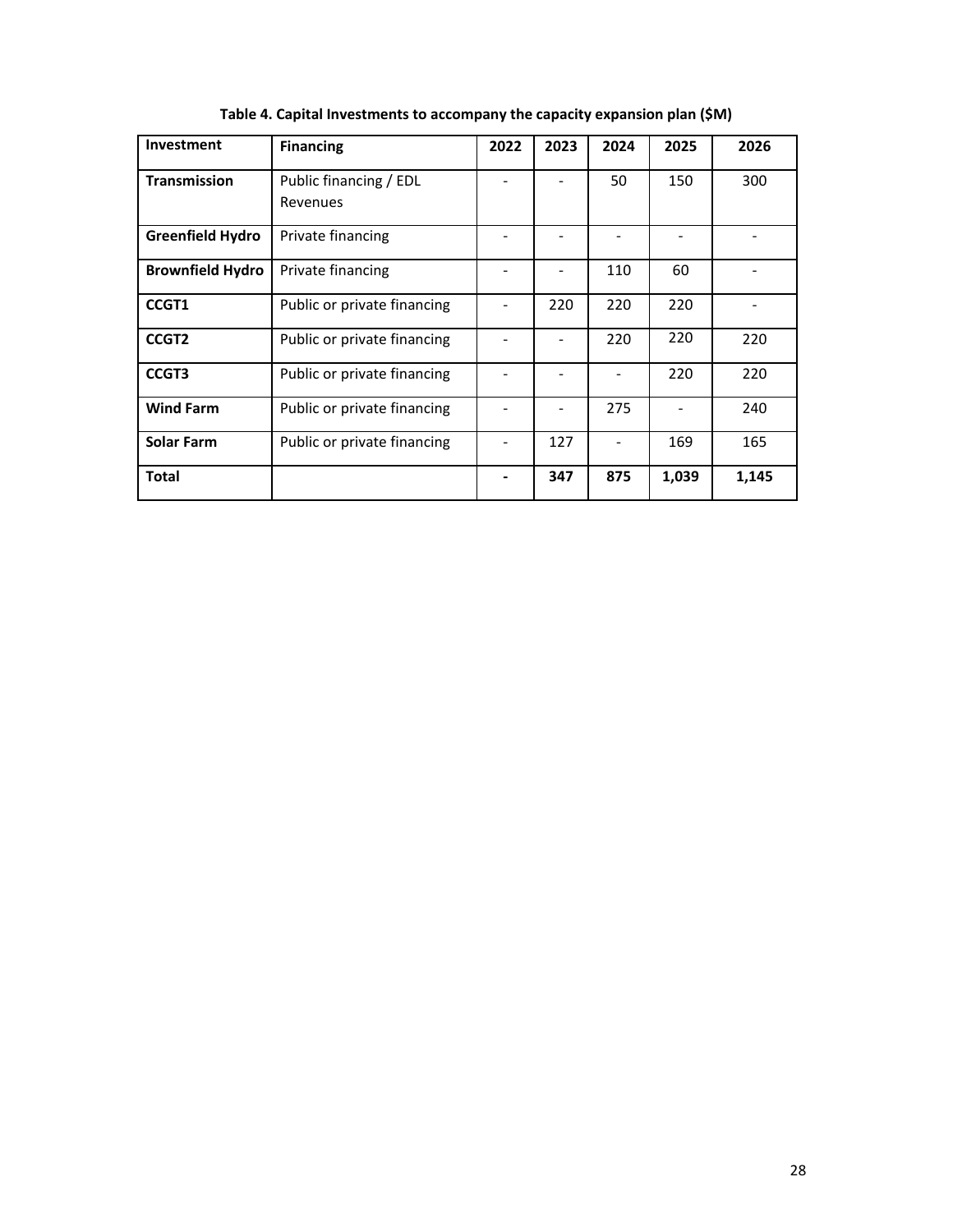## 5. ENHANCE GOVERNANCE

### 5.1. CURRENT SITUATION

**Currently, EDL is a vertically integrated establishment subject to State tutelage, operating under Law 16878 Article 4 replaced by Law 462, with exclusivity over generation, transmission and distribution in the country (except for long‐standing hydropower and DSPs Contracts that have not yet expired).** EDL's operations are significantly hampered by governance challenges. Delays due to rigid and arcane processes are exacerbated by significant deficiencies in EDL's information systems and the almost complete absence of process automation that have become standard in many utilities around the world for decades. The resulting confluence of the above combined with political factors and capability gap, create an inefficient system that leads to bureaucratic management at EDL's highest level and disincentives initiative and accountability at the staff level.

**On the regulatory level, the power sector suffers from the absence of an independent and autonomous Electricity Regulatory Authority that would become essential to provide technical and economic oversight over largely privatized generation and distribution subsectors**. Such body will be vital to engage in the implementation of the reform vision while, at the same time, providing needed stability and transparency for sector operations. Nonetheless, since 2002, ERA's Law 462 authority to grant licenses and permits was transferred to MoEW by Law 288/2014 for a period of two years, then by Law 54/2015 for another period of two years and finally by Law 129/2019 for another two years, expiring at the end of 2022.

**In parallel, on the legislative front, there remain gaps which need to be immediately addressed through a comprehensive review of Law 462 through additional legislation enabling distributed RE and energy efficiency (EE).** There is an important and urgent need for a comprehensive review of Law 462/2002 in order to make the sector operational. Synergy between renewable technologies and EE measures is required to increase the country's energy sustainability and exploit opportunities for development. Although the first National Energy Efficiency Action Plan (NEEAP) developed EE measures (standards and labels, financial incentives for EE appliances, banning imports of non‐ efficient appliances and equipment, incentivizing imports of efficient equipment, and mandating energy audits), they were not implemented. Hence, it is necessary to adopt an energy conservation law that offers a legal framework for EE measures and a Distributed Renewable Energy Law that allows greater distributed RE exchanges using bi‐directional meters, introduced in 2011 by EDL.

### 5.2. ACTION PLAN

**Modernizing sector governance towards market‐based model would encompass (i) unbundling EDL, (ii) establishing and operationalizing ERA and (iii) modernizing the sector's legal framework**. The process to functionally and legally unbundle and corporatize EDL becomes more than necessary. Towards this end, a first step on the financial, legal, technical, and organizational levels will be required to separate the utility's functions into business units, develop an asset registry and distribute these assets among those business units, recast its accounts to ring‐fence costs and revenues of these business units, propose new laws and decrees that will govern the new structure,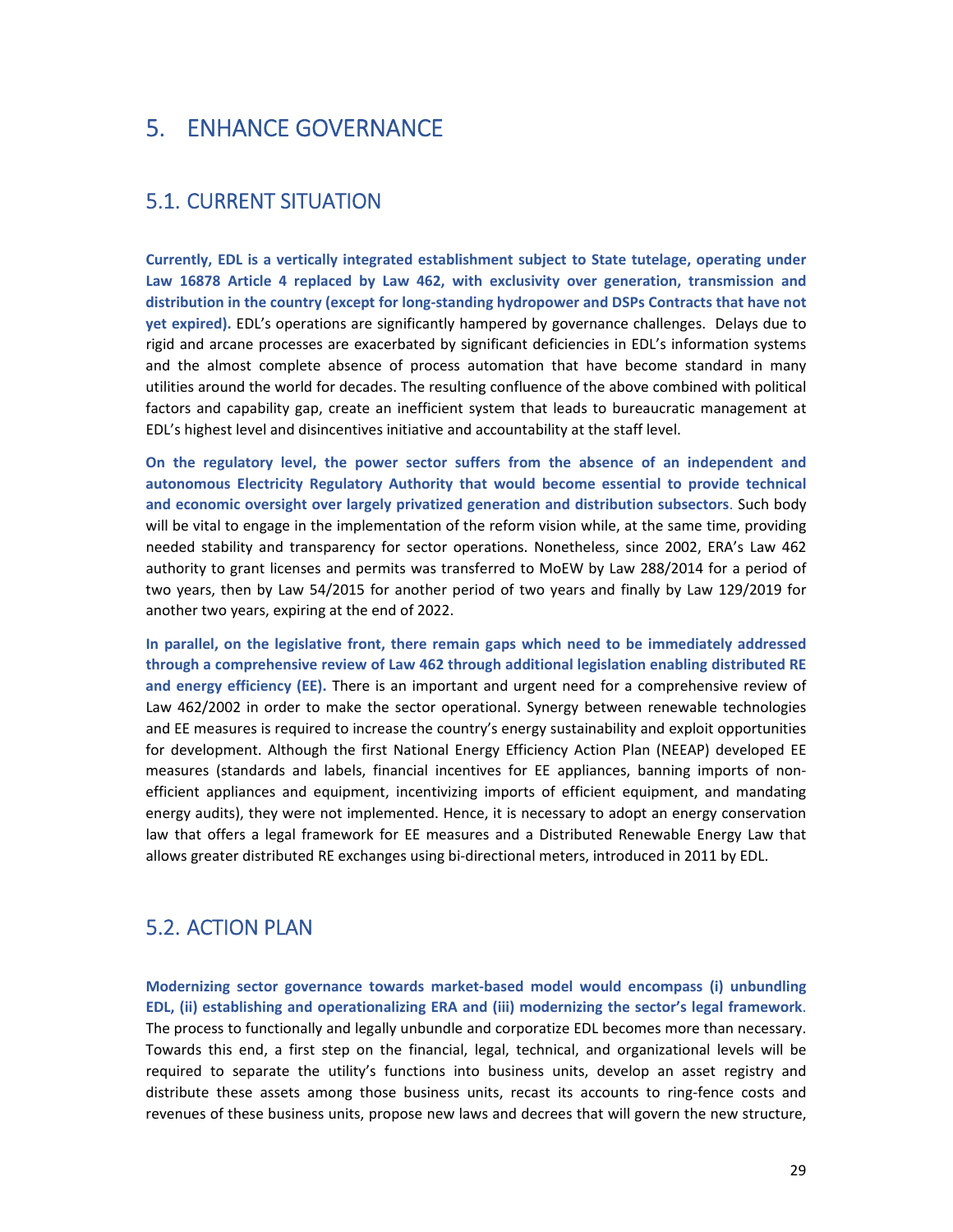design the Advanced PPP model for EDL's distribution sector and launch the process to competitively select partners to operate it, etc. EDL, MoEW, MoF, and the regulatory authority will be at the center of this process, which is expected to take 4‐5 years to complete.

Reformed governance structure and sector's unbundling would be conducive to an incremental approach for privately financed and operated generation (Independent Power Producers). EDL will be modernized to establish a state-of-the-art TSO, with the single wholesale buyer responsibility in an intermediary phase, before moving, in the long-term, towards a fully liberalized electricity market. The process to establish ERA as an independent and autonomous regulator will start immediately to have fully functioning arrangements for sector oversight by the time private participants enter the market. Finally, the legislative framework governing the sector will be modernized to be aligned with best practices, recent technology innovation and Lebanon's climate agenda.

| <b>Action</b>                                                                                                                                                                                                                                                  | <b>Responsibility</b>      | <b>Milestones</b> |  |  |
|----------------------------------------------------------------------------------------------------------------------------------------------------------------------------------------------------------------------------------------------------------------|----------------------------|-------------------|--|--|
| Disclosure of EDL audited financial<br>statements on yearly basis + quarterly non-<br>audited financial statements                                                                                                                                             | <b>EDL</b>                 | <b>From 2022</b>  |  |  |
| Finalize EDL's functional unbundling of<br>Generation (G), Transmission (T), Distribution<br>(D)                                                                                                                                                               | MoEW - EDL                 | 2023              |  |  |
| Complete legal unbundling (G, T and D)                                                                                                                                                                                                                         | <b>MoEW</b>                | 2025              |  |  |
| Corporatization of EDL and establishment of<br><b>TSO</b>                                                                                                                                                                                                      | <b>MoEW</b>                | 2026              |  |  |
| Launch recruitment process for<br>commissioners of ERA in accordance with law<br>462/2002 and international best practice                                                                                                                                      | <b>MoFW</b>                | immediately       |  |  |
| Adopt time-bound plan to fully operationalize<br>the sector's regulatory framework (preparation<br>of legislations, implementation decrees, and<br>interim arrangements for sector oversight)<br>until ERA is fully functional                                 | CoM                        | 2022              |  |  |
| ERA establishment (commissioners'<br>appointment, budget approved and funded)                                                                                                                                                                                  | CoM                        | end of 2022       |  |  |
| Set up internal organization and status, staff<br>recruited                                                                                                                                                                                                    | MoEW - ERA                 | 2023              |  |  |
| ERA fully operationalized                                                                                                                                                                                                                                      | CoM - MoEW -<br><b>ERA</b> | 2023              |  |  |
| Prepare a draft law specifying the proposed<br>amendments to law 462/2002 with a<br>comparative table and needed rationale, in<br>consultation with sector's stakeholders and as<br>per international best practices, and submit it<br>to the CoM for approval | MoEW - CoM                 | 2022              |  |  |
| Ratify Distributed Renewable Energy Law and                                                                                                                                                                                                                    | MoEW-CoM-                  | 2022              |  |  |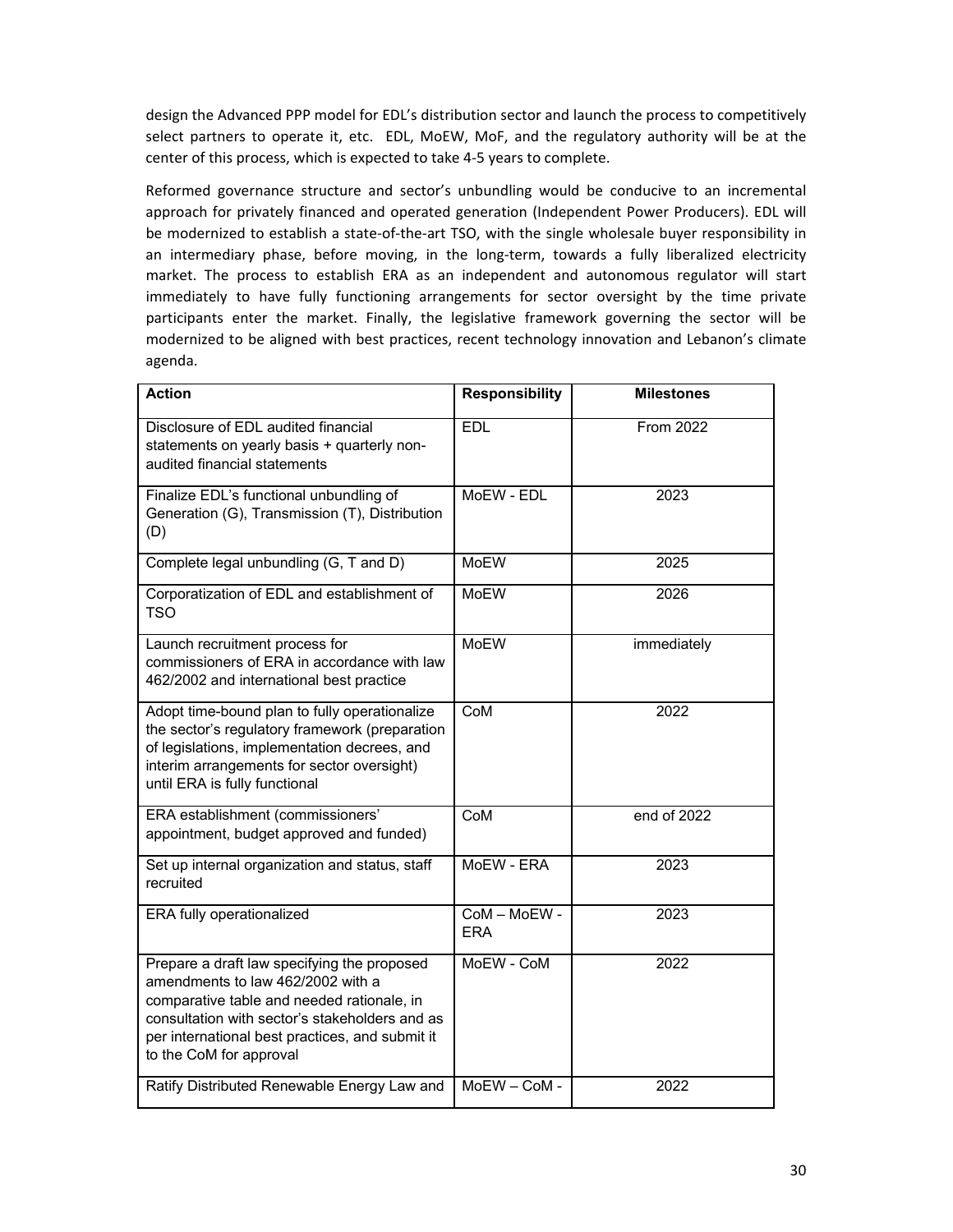| <b>Action</b>                                                                                             | <b>Responsibility</b>   | <b>Milestones</b> |
|-----------------------------------------------------------------------------------------------------------|-------------------------|-------------------|
| <b>Energy Conservation Law</b>                                                                            | Parliament              |                   |
| Ratify required amendments and specially<br>amendments to law 462/2002 in compliance<br>with law 181/2011 | MoEW-CoM-<br>Parliament | 2023              |

#### *Short‐term (1‐2 years)*

**The institutional framework governing the sector will begin to be modernized.** As an immediate step, EDL will develop financial reporting practices and procedures in line with good practices and international financial reporting standards. EDL will produce and disclose on yearly basis audited financial statements and will also release unaudited quarterly financial statements. In addition, the functional unbundling of EDL will be initiated.

**On the regulatory front, ERA will be established and MoEW will launch immediately the recruitment of its commissioners**. A fully functioning independent and autonomous regulator would be critical to ensure a conducive environment to cost-effectively attract private sector participation in a fully unbundled sector as envisioned by Law 462. International experience demonstrates that, under circumstances where autonomous regulatory regimes lack tradition (such as in Lebanon), a transition period during which the regulator formulates and adopts its necessary enabling internal rules and procedures is essential to provide an orderly transfer of powers and allow the nascent regulator to communicate its objectives and new functions to the public to build trust and credibility. Therefore, ERA establishment will be initiated immediately with 18 months estimated lead time to be fully functional. MoEW will launch the competitive recruitment for commissioners of the ERA by early 2022, that would be subsequently appointed by a COM decree upon MoEW's proposal (no later than by end of 2022). The ERA panel will then set up its bylaws and administrative laws, as well as personnel statute and budget. Operationalization of the regulator, however, will require time to complete. Formal (de jure) regulatory independence requires, as a prerequisite, formal independence from the political process, while *de facto* independence depends on factors such as the frequency of contacts with political parties, political influence on the regulator's budget, the regulator's internal organization, partisanship of nominations of regulators, independence of the regulators themselves, external influence on the regulatory process, etc.

Once established, ERA will need to establish its own budget, recruit its own staff, set up its own rules and procedures to ensure its independence and autonomy within its statutory scope, develop its public consultation and rule‐making methodologies, among other things. As such, it is important to establish the regulator quickly so work on these issues can begin to avoid further delays in this process.

Additionally, MoEW will adopt a time‐bound plan to fully operationalize the sector regulatory framework, including ERA's preparation of legislations and implementation decrees and delineation of responsibilities for sector oversight until the orderly transfer of authority to a fully functioning ERA (by the end of 2023), that is, when ERA would have adopted its internal regulations on key regulatory issues, including tariffs, licenses, and public consultations.

**In parallel, a comprehensive review of Law 462 will be carried out immediately.** Such review was supposed to be undertaken under Law 181/2011 but the CoM never completed the procedure. This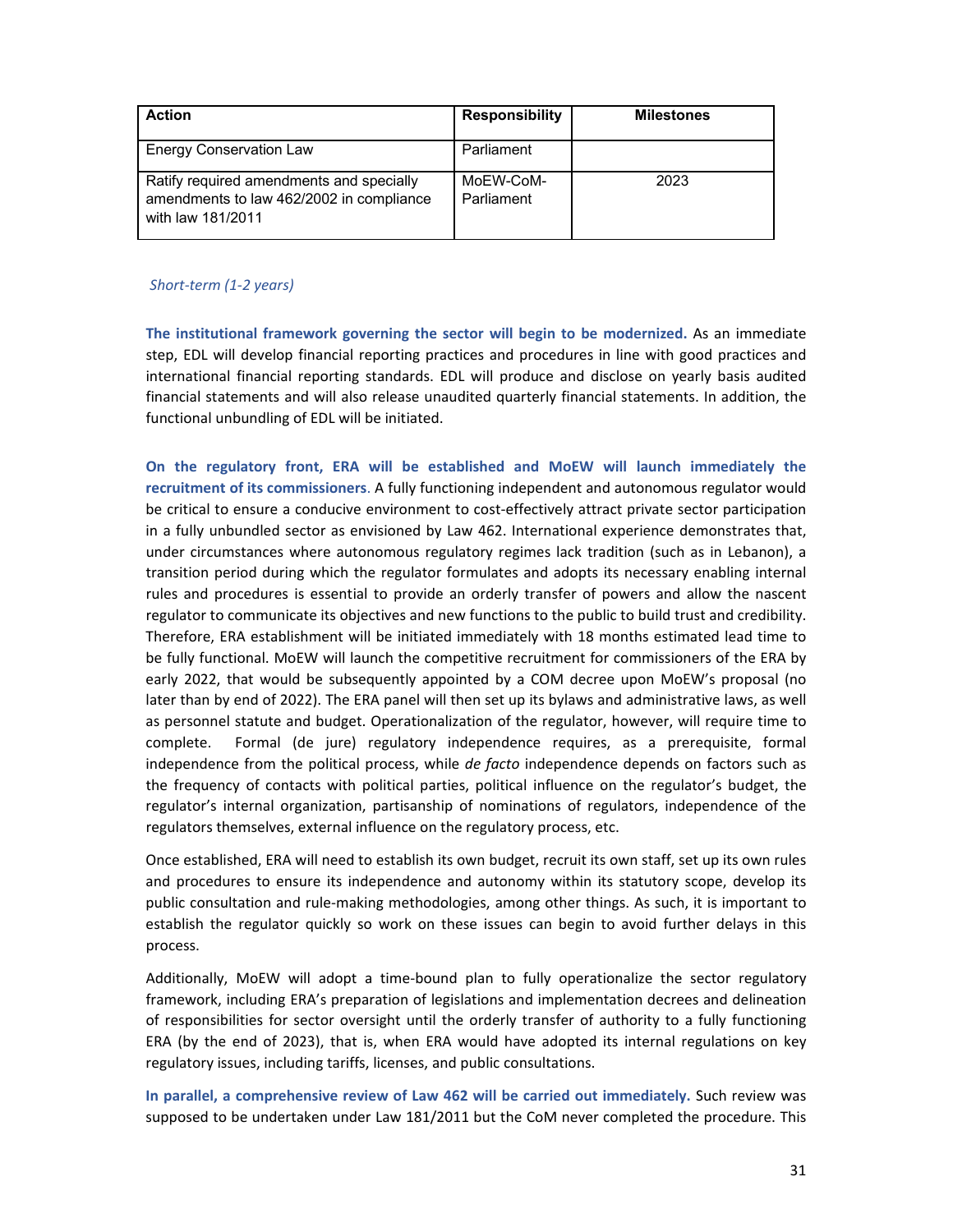has to be carried out starting now through a draft law to be submitted to CoM for approval prior to sending it to Parliament for ratification. Law 462 does not currently provide for a transition period to allow for an alternative to the exercise of ERA's authority while it continues the process of operationalization. In this respect, Law 462 needs to be amended to allow for such a transition mechanism. Furthermore, since Law 462 does not currently allow for Advanced PPP Agreements in distribution and does not provide a clear and comprehensive picture of the future functioning of the sector and market model to apply, work on revising it will be carried out in parallel to address these issues.

The updated legal framework should be enacted through CoM decisions and Parliament ratifications within 2022. Its operationalization should be ensured by 2023.

**Additionally, the legislative framework for RE distributed generation and energy efficiency will be rolled out.** The Government will propose for ratification by Parliament two draft laws to improve penetration of RE in the generation mix in Lebanon and incentivize energy conservation, to enable meeting the Government's previous engagement regarding RE. The draft laws were submitted to COM on January 21, 2022. The Energy Efficiency Law includes provisions to enhance energy efficiency, especially auditing environmental standards, applied by the industrial sector, related to energy efficiency of industrial products, among others. The distributed RE law will allow greater distributed RE exchanges using bi‐directional meters, introduced in 2011 by EDL.

#### *Medium‐ to long‐term (3‐5 years)*

**Sector unbundling and EDL's modernization**. The heart of the envisioned reforms is the unbundling of EDL's generation, transmission and distribution operation, with generation and distribution largely in private sector control and transmission remaining in the public sector. This vision would transform EDL into a TSO and a single buyer that would act as a conduit between private sector‐ owned generation plants, as suppliers, and distribution companies, as beneficiaries, as a transitory step toward a liberalized market.

MoEW's overall objective is to incrementally move, over a five-year timeline, from the current vertically integrated structure, towards a competition structure for generation and distribution functions. EDL core functions would evolve towards a modernized TSO (initially and during a transition period aimed at improving generation capacity investment conditions as a single wholesale‐buyer), while existing generation and distribution assets would be owned by newly created state‐owned generation and distribution enterprises (which could possibly be privatized over the long term). Single buyer arrangements would be a transition mechanism to achieve, over the long term, a full market‐based structure where generators and distribution companies can directly enter into bilateral arrangement. This transition is needed to allow newly established distribution companies to become sufficiently creditworthy to enter into power purchasing arrangements directly with generators.

On the basis of EDL's fixed assets registry and opening balances, EDL will proceed with account unbundling (that is, separate bookkeeping of activities in Generation, Transmission and Distribution activities) to increase transparency and to allow the regulatory authority to better exercise oversight. EDL's functional unbundling will then be introduced to organize internal structures by sub‐ segment. Ultimately, legal unbundling would separate transmission functions which would ultimately be EDL's core functions under the modernized sector governance structure.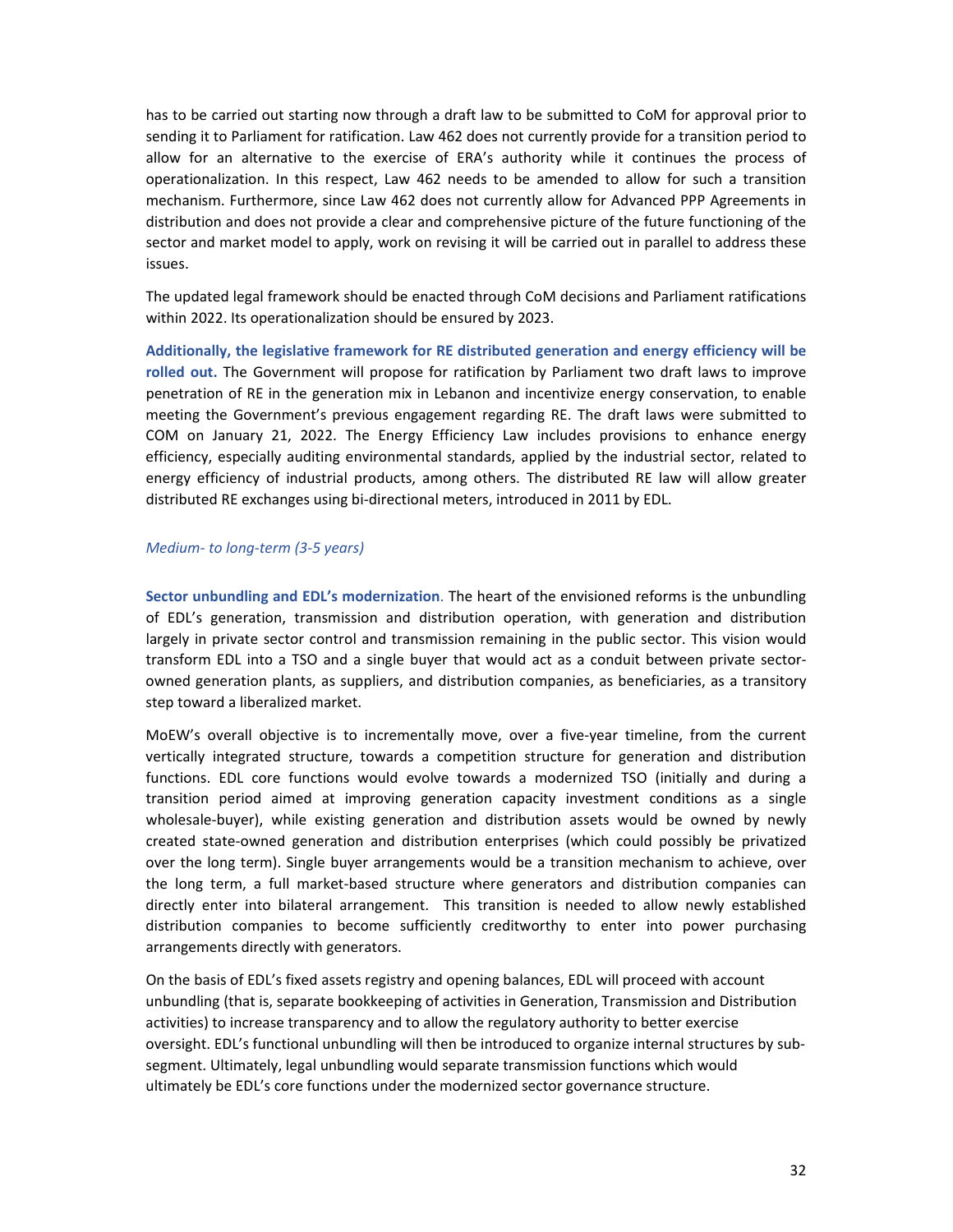# 6. CONDITIONS FOR THE SUCCESSFUL IMPLEMENTATION OF THE PLAN

Success of MoEW's plan is contingent on fulfilment of several critical tasks in each of the following four pillars:

### **Supply and Generation**

- Finalization of 300 \$M initial loan from the World Bank to support Egypt gas, solar systems for water pumping stations for water establishments and provision of technical assistance for MoEW and EDL
- Final agreement from Egypt to supply the required quantities of natural gas for Deir Amar (650 million m<sup>3</sup>/year)
- Provision of additional contemplated 300 \$M loan from the World Bank and/or other IFIs to support electricity imports from Jordan
- Provision of additional quantities of natural gas at Deir Amar and FSRU at Zahrani to support additional electricity supply starting 2023
- Availability of public/private financing along with associated expedited legislations as required to support addition of permanent generation capacity

### **Transmission and Distribution**

- ‐ DSP performance improvement at no additional cost through contract extension as per laws 160 and 185 regarding suspension of delays
- ‐ Success in realizing the conditions that enable achievement of the ambitious loss reduction plan
- ‐ Adoption of a reformed PPP based distribution model post 2023

### **Financial**

- ‐ Adoption of tariff adjustment as proposed
- ‐ Development of EDL financial reporting practices and procedures in line with good practices and international financial reporting standards

### **Governance (Institutional, Legislative and Regulatory)**

- ‐ Ratification of Energy Conservation Law and Distributed Renewable Energy Law
- ‐ Issuance of relevant decrees to appoint ERA's commissioners and provision of their corresponding budget
- ‐ Undertaking a thorough review of Law 462 according to international best practice, in consultation with CoM, sector's stakeholders and with the assistance of international consultants, and submit a draft law of the proposed amendments to CoM for approval prior to sending it to Parliament for ratification

Moreover, the full engagement of key stakeholders is crucial to achieve the plan objectives as follows:

### **Support from institutional stakeholders**

- ‐ **Council of Ministers** to approve:
	- Improvement of the DSPs contract through the transfer of some additional activities to the DSPs, without any additional cost, during the contract extension period, based on the applicability of laws 160 and 185 regarding suspension of delays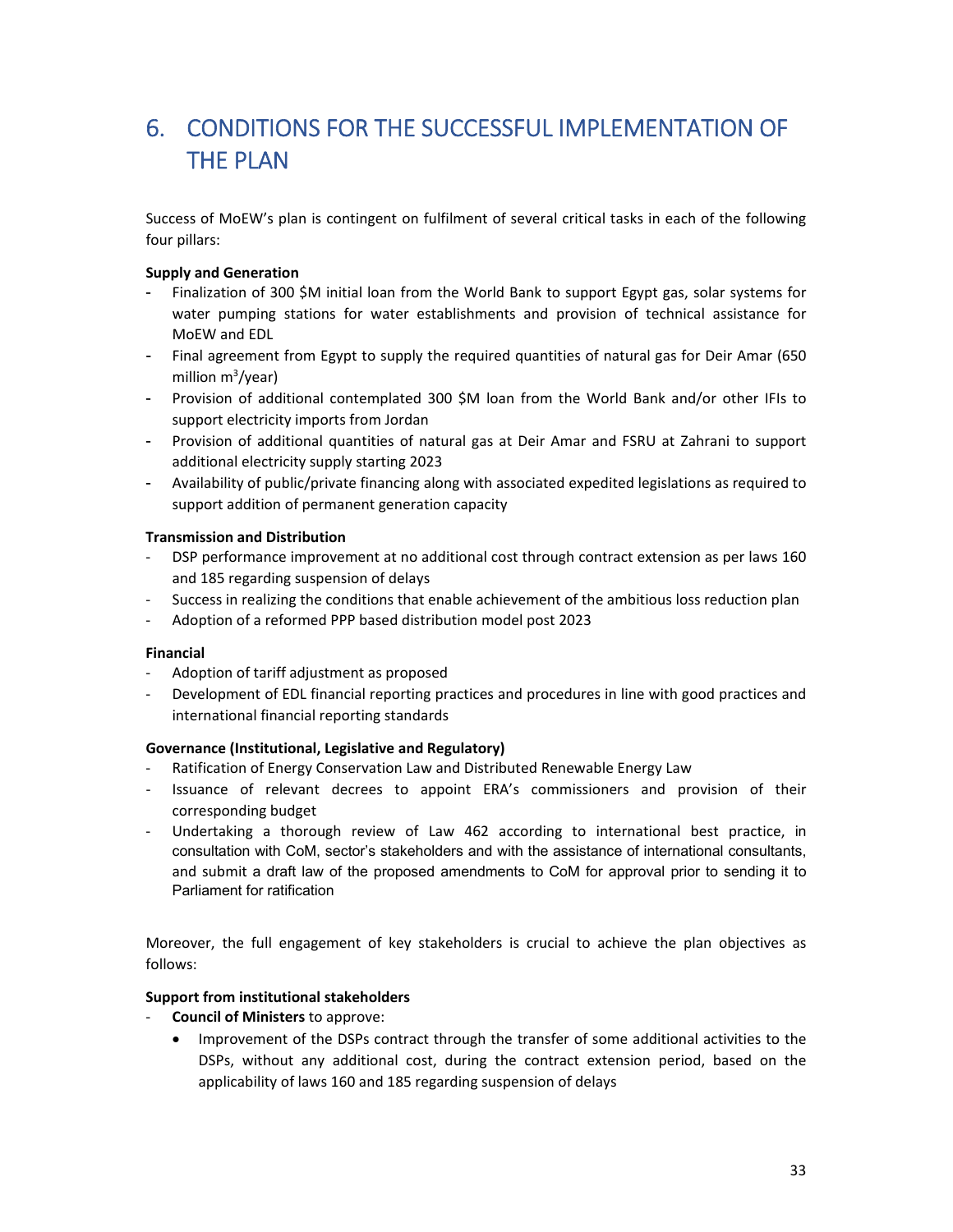- Decree allocating the proposed land at Zahrani to MoEW for the purpose of developing Zahrani II power plant
- Termination of J&P Avax contract assuming outcome of arbitration underway not adversely impacted
- Cancellation of old CoM decisions related to Deir Amar II (Decision #17 dated 12/03/2013 ‐ approval to contract J&P Avax as per Central Tender Board bidding result, and decision #84 dated 21/05/2018 ‐ approval to transform J&P Avax contract from EPC contract form to PPA agreement form) assuming outcome of arbitration underway not adversely impacted
- ‐ **Ministry of Finance** to bridge the financial gap for the coming 3 years until full cost recovery from tariff revenues is achieved
- ‐ **Ministry of Interior & Municipalities** to provide security escort during campaigns to disconnect infringements on the electrical network on all Lebanese territories and protect EDL facilities and personnel as well as the Lebanese portion of the AGP
- ‐ **Ministry of Defense** to provide security escort by the army on an ongoing basis during campaigns to disconnect infringements on the electrical network in specific areas on all Lebanese territories
- ‐ **Ministry of Justice** to expedite the law cases related to the fine records resulting from the infringement disconnection campaigns, and support EDL in amending certain regulations and bylaws to enhance the role of the DSPs in accordance with the relevant Cabinet decision and the recommendations of the World Bank
- ‐ **Central Bank** to secure sustainable access to USD from EDL collections
- ‐ **Public administrations, refugees, water establishments** and other entities to pay their overdue and future electricity bills

### **Support from the public**

Achieve broad based stakeholders buy-in to adjusted tariffs by conducting proactive awareness campaigns, getting support from parliamentary groups, civil society, public and local authorities to promote proposed tariff increase, loss reduction and timely bill collection in close coordination with the media

### **Support from the international community**

‐ Financing support via loans, credit enhancement and others for sector's infrastructure investments needs and associated technical assistance to implement the contemplated plans in generation, transmission and distribution and achieve 30% share in the energy mix from renewable resources by 2030 as detailed in the national renewable energy action plan developed by the International Renewable Energy Agency (IRENA).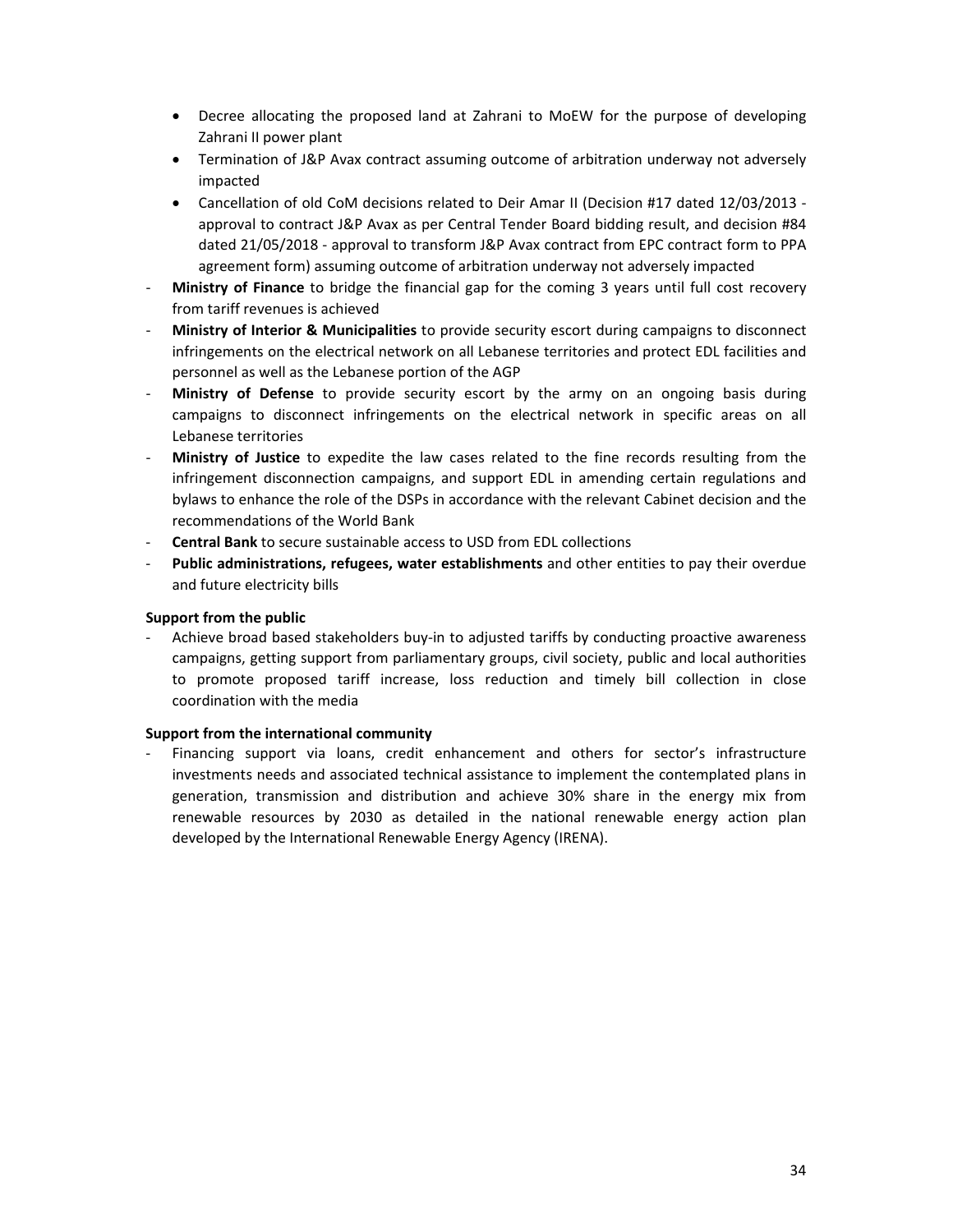# 7. PROGRESS TOWARD SHORT‐TERM OBJECTIVE AND BROADER VISION

Several milestones of the outlined MoEW's plan have already been either initiated, advanced or fully implemented including but not limited to the following:

### **Supply and Generation**

- ‐ Finalized the Least Cost Generation Plan with EDF and the World Bank
- Finalized the last stage of the tender for the installation of 180 MW of solar farms across Lebanon, negotiated and selected 12 private companies to install these solar farms at a price of 5.7 US₵/kWh for the Bekaa region and 6.27 US₵/kWh for the other Lebanese regions
- Reached agreements with the 3 private successful tenderers for the generation of 226 MW of wind farms to proceed with the execution of the contracts and to grant the Lebanese Government the right to renegotiate the price per kWh upon the project reaching financial close
- ‐ Established a partnership project with the International Finance Corporation (IFC) for the rehabilitation of the existing hydro power plants and add more than 120 MW of installed generation capacity
- ‐ Initiated and advanced negotiations on Gas Purchase Agreement with Egypt, on Gas Transport and Swap Agreement with Syrian, Jordanian, and Egyptian counterparts and pursued efforts to resolve hampering obstacles
- Negotiated with the Jordanian Government the supply of electricity power and signed the corresponding Agreement on January 26 2022
- ‐ Coordinated with the Syrian Government and signed Agreement for the transmission of the Jordanian electricity through the Syrian grid on January 26, 2022
- ‐ Initiated the negotiations with Iraqi government for the extension of existing agreement to possible additional fuel supply of Lebanon by Iraqi fuel, the stabilization of the delivered quantities so they will be no less than monthly 75,000 tons and the locking of the delivery dates
- ‐ Awarded to the Egyptian TGS Company the contract for the rehabilitation of the AGP pipeline in its Lebanese section and gave the service order to TGS to commence the relevant works
- ‐ Maintained coordination with international partners and mainly World Bank to facilitate access to needed financing for electricity and gas imports and other sector needs
- ‐ Completed Environmental & Social Safeguards documents related to the AGP rehabilitation works, and publicly disclosed them on the Ministry and the World Bank websites, this being a condition for the financing of the supply of natural gas from Egypt
- ‐ Initiated work with UNDP on component 2 of the WB loan related to provision of solar water pumping systems for water establishments and rehabilitation of the existing Hrache‐Jeita Hydro Plant